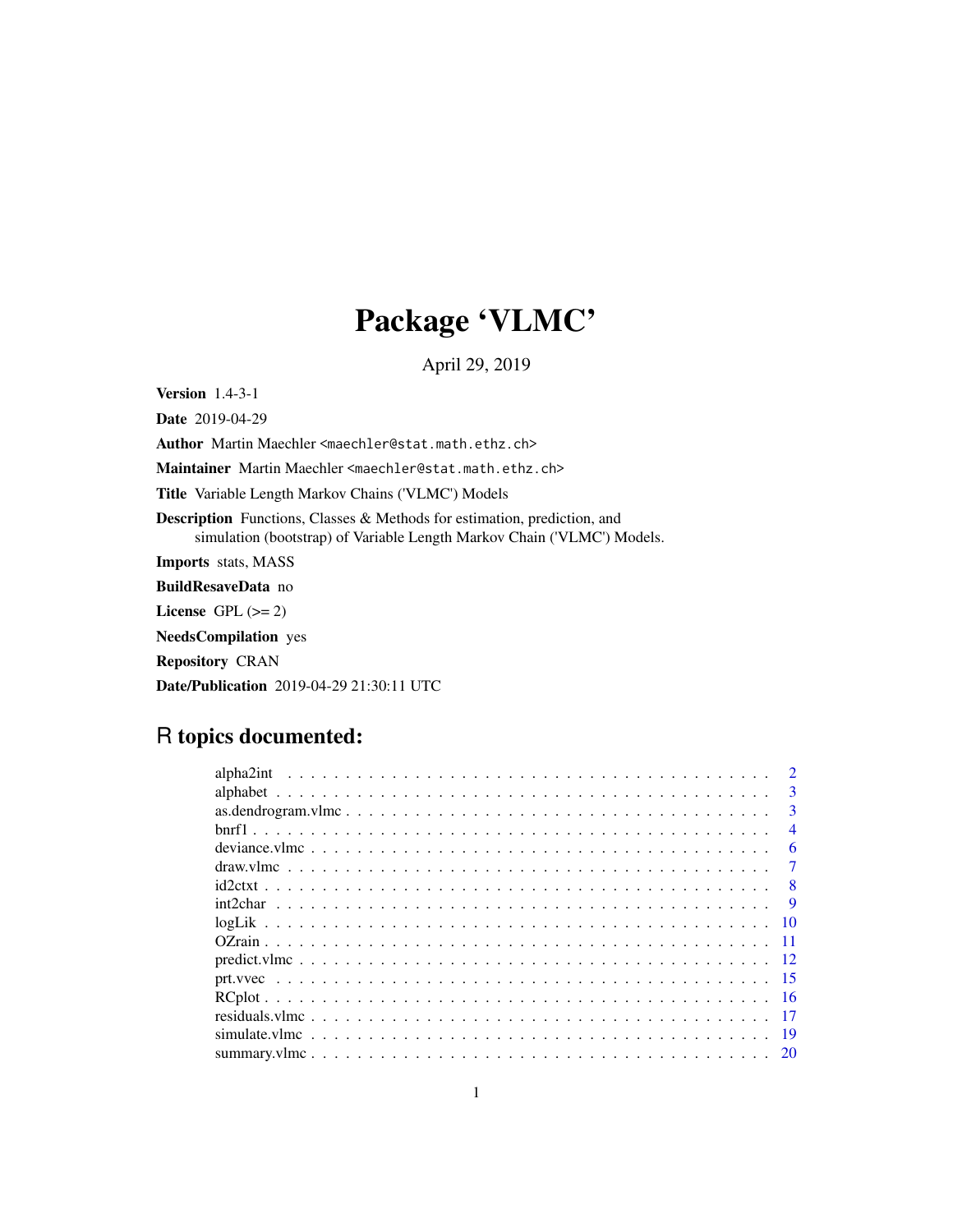#### 2 alpha2int and the control of the control of the control of the control of the control of the control of the control of the control of the control of the control of the control of the control of the control of the control

<span id="page-1-1"></span>alpha2int *'Single Character' <–> Integer Conversion for Discrete Data*

# <span id="page-1-2"></span>Description

Simple conversion functions for discrete data (e.g., time series), between 0:k integers and *single* letter characters.

#### Usage

alpha2int(x, alpha) int2alpha(i, alpha)

# Arguments

| $\mathsf{X}$ | character vector of single letters.        |
|--------------|--------------------------------------------|
| alpha        | the alphabet, as one character string.     |
|              | integer vector of numbers in $\theta$ : k. |

# Value

alpha2int(x,\*) returns an [integer](#page-0-0) vector of the same length as x, consisting of values from 0:k where  $k + 1$  is the length of the alphabet, [nchar\(](#page-0-0)alpha).

int2alpha(i,\*) returns a vector of *single letter* [character](#page-0-0) of the same length as i.

# See Also

[vlmc](#page-20-1), and [int2char\(](#page-8-1)) and its inverse, [char2int\(](#page-8-2)), both working with multi-character strings instead of vectors of single characters; further, [alphabet](#page-2-1).

```
alphabet <- "abcdefghijk"
(ch \leq sample(leftters[1:10], 30, replace = TRUE))(ic <- alpha2int(ch, alphabet))
stopifnot(int2alpha(ic, alphabet) == ch)
```
<span id="page-1-0"></span>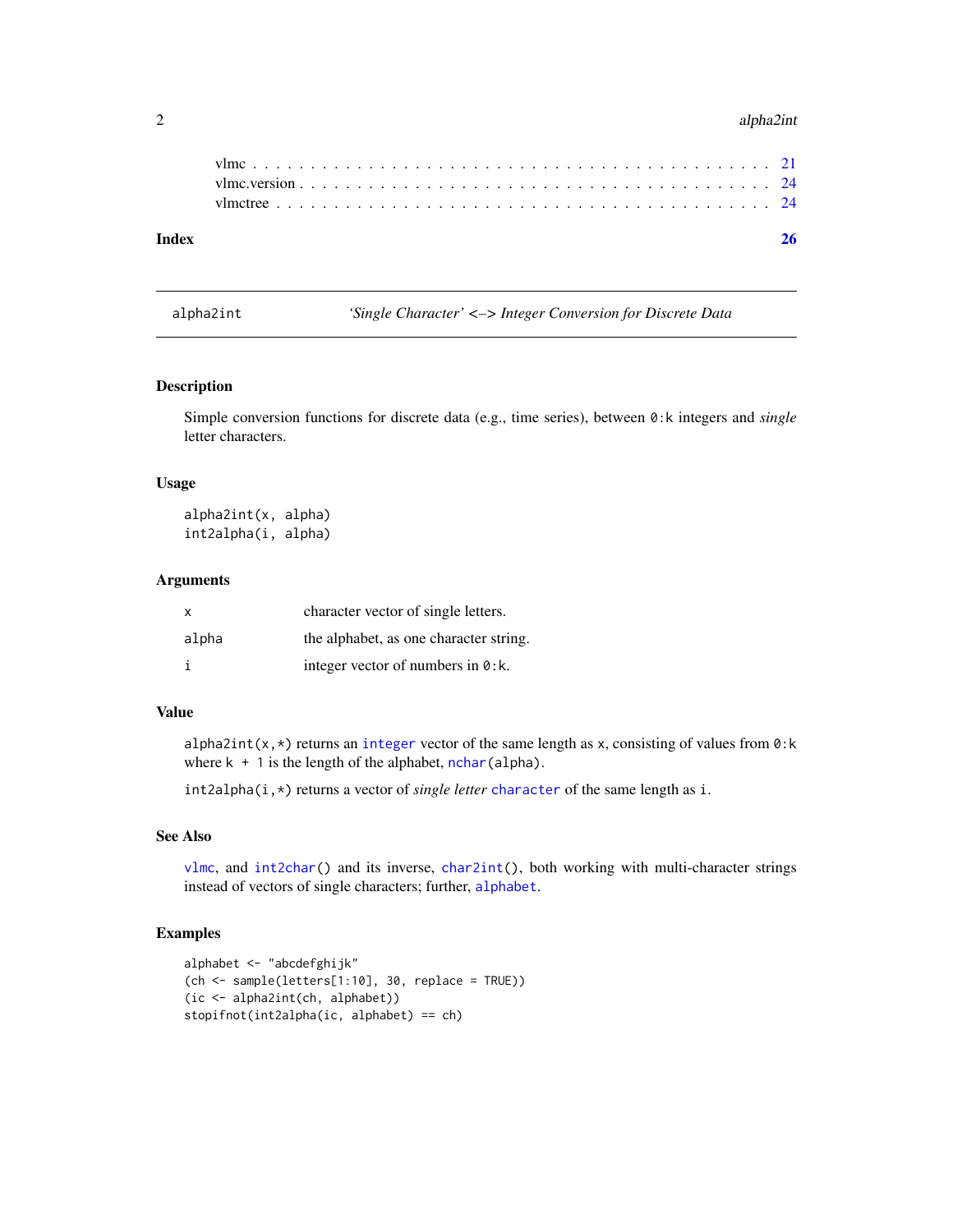<span id="page-2-1"></span><span id="page-2-0"></span>

Return the alphabet in use, as a vector of "characters".

# Usage

```
alphabet(x, ...)
## S3 method for class 'vlmc'
alphabet(x, \ldots)
```
# Arguments

|                         | any R object, currently only available for $v \cdot \text{Im} \cos \theta$ . |
|-------------------------|------------------------------------------------------------------------------|
| $\cdot$ $\cdot$ $\cdot$ | potential further arguments passed to and from methods.                      |

#### Value

a [character](#page-0-0) vector, say r, with length equal to the alphabet size. Currently, typically all r[i] are strings of just one character.

#### See Also

[alpha2int](#page-1-1) for conversion to and from integer codings.

# Examples

```
data(bnrf1)
vb <- vlmc(bnrf1EB, cutoff = 5)
alphabet(vb) # |-> "a" "c" "g" "t"
```
as.dendrogram.vlmc *Dendrogram Construction from VLMCs*

# Description

This is a method for the as.dendrogram generic function

# Usage

```
## S3 method for class 'vlmc'
as.dendrogram(object, ...)
```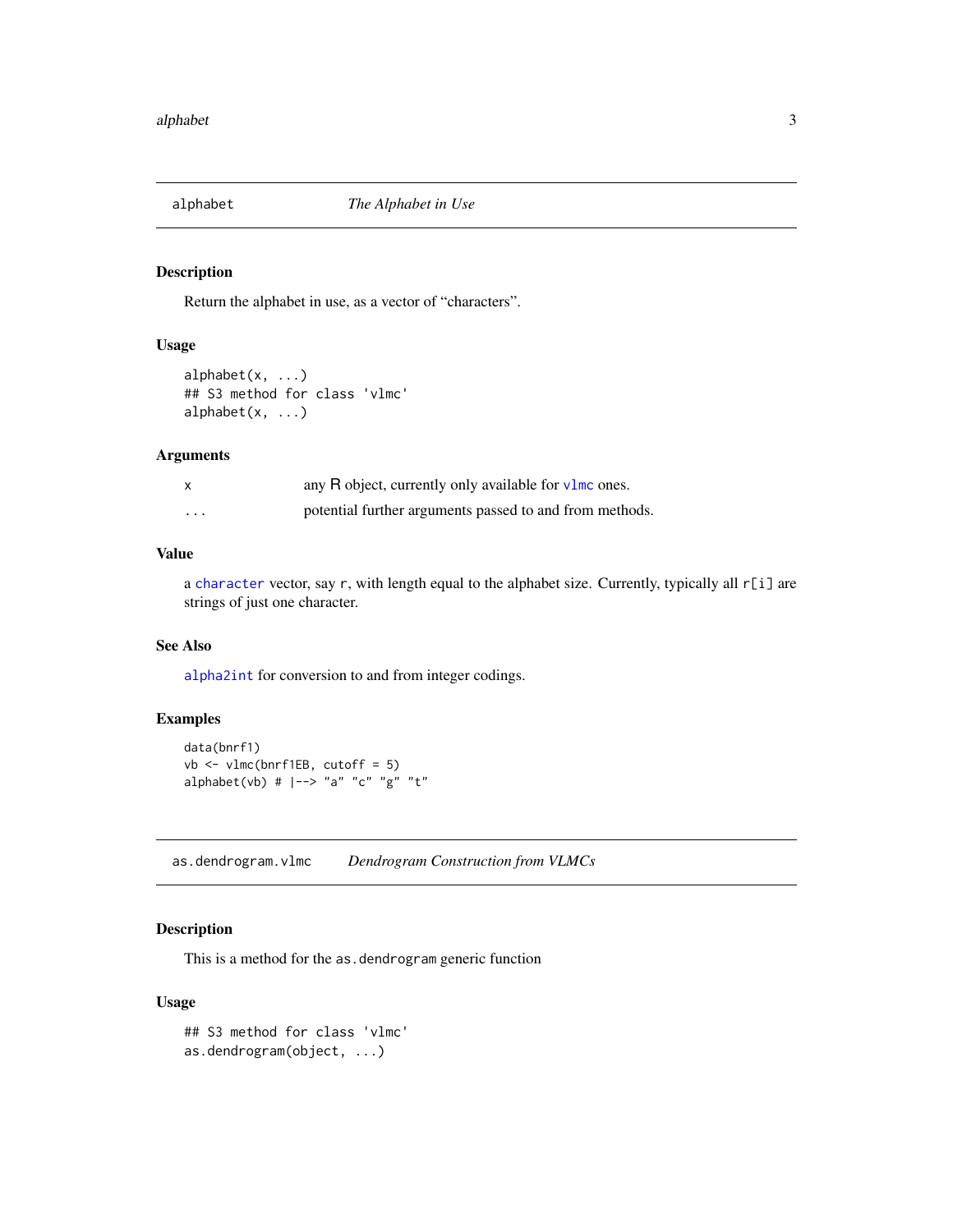#### <span id="page-3-0"></span>**Arguments**

| object   | a v1mc object.                                |
|----------|-----------------------------------------------|
| $\cdots$ | further arguments passed to and from methods. |

# Value

An object of class [dendrogram](#page-0-0), i.e. a nested list described on that page.

#### See Also

[as.dendrogram](#page-0-0), [plot.dendrogram](#page-0-0).

#### Examples

```
data(presidents)
dpr <- factor(cut(presidents, c(0,45,70,100)), exclude=NULL)# NA = 4th level
(vlmc.pres <- vlmc(dpr))
draw(vlmc.pres)
(dv.dpr <- as.dendrogram(vlmc.pres))
str(dv.dpr)
str(unclass(dv.dpr))
plot(dv.dpr, type = "tr", nodePar = list(pch=c(1,16), cex = 1.5))## Artificial example
f1 <- c(1,0,0,0) ; f2 <- rep(1:0, 2)
(dt1 <- c(f1,f1,f2,f1,f2,f2,f1))
(vlmc.dtlc@1 \leftarrow vlmc(dts = dt1, cutoff.prune = 0.1))(dvlmc <- as.dendrogram(vlmc.dt1c01))
str(dvlmc)
## not so useful:
plot(dvlmc, nodePar= list(pch=c(1,16)))
## complete disaster:
plot(dvlmc, type ="tr", nodePar= list(pch=c(1,16)))
## but this is not (yet) so much better (want the same angles to left
## and right!!
plot(dvlmc, type ="tr", nodePar = list(pch=c(1,16)), center=TRUE,
    main = format(vlmc.dt1c01$call))
mtext(paste("dt1 =", gsub(" ","",deparse(dt1,width=100))))
```
bnrf1 *BNRF1 Gene DNA sequences: Epstein-Barr and Herpes*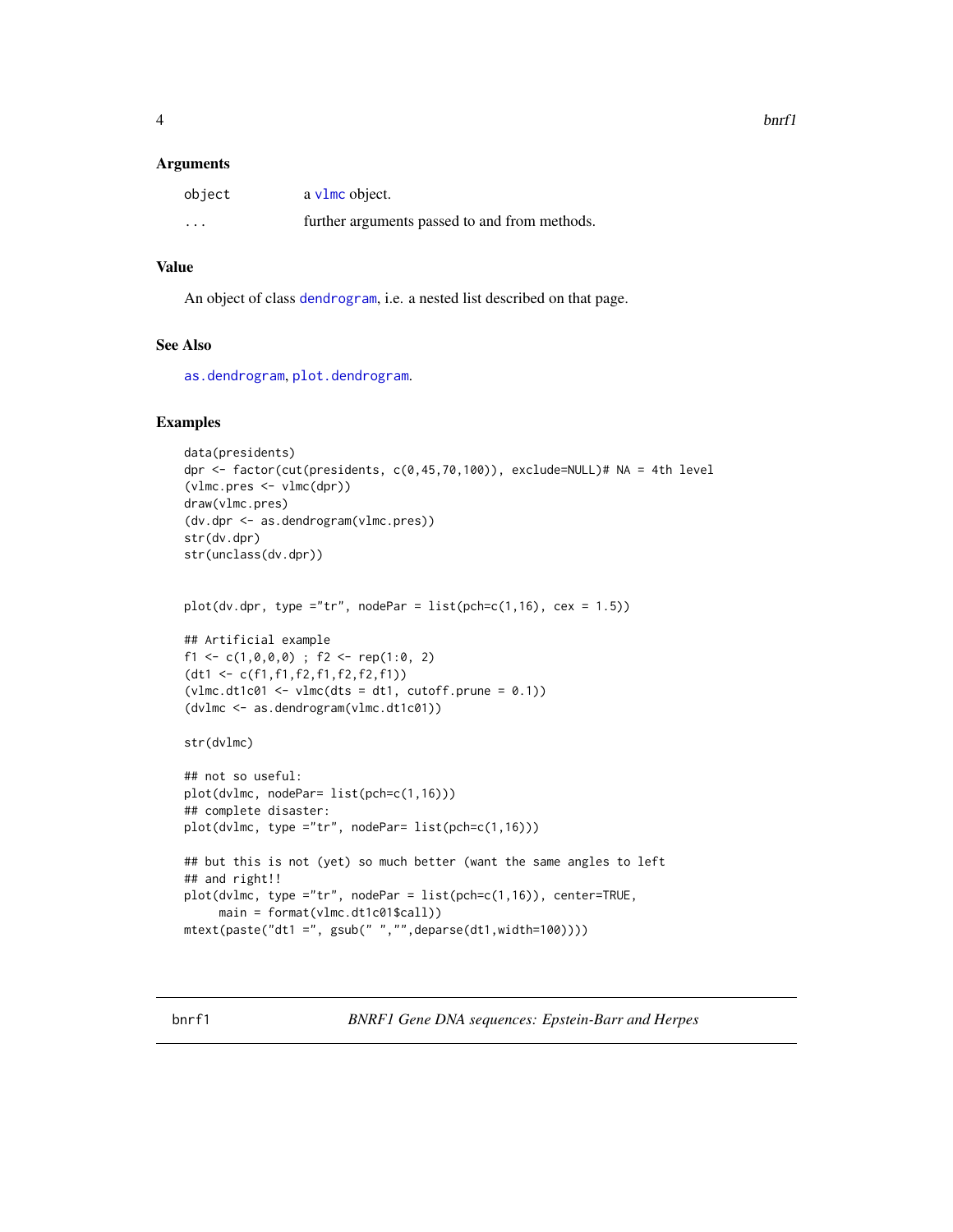#### <span id="page-4-0"></span> $\frac{1}{5}$  5

# Description

Two gene DNA data "discrete time series",

bnrf1EB the BNRF1 gene from the Epstein-Barr virus,

bnrf1HV the BNRF1 gene from the herpes virus.

# Usage

data(bnrf1)

# Format

The EB sequence is of [length](#page-0-0) 3954, whereas the HV has 3741 nucleotides. Both are R [factor](#page-0-0)s with the four levels  ${\mathsf c}('{\mathsf a}'',\text{"c}'',\text{"g}'',\text{"t}'').$ 

#### Author(s)

Martin Maechler (packaging for R).

# Source

See the references, data are online at <http://anson.ucdavis.edu/~shumway/tsa.html>

# References

Shumway, R. and Stoffer, D. (2000) *Time Series Analysis and its Applications*. Springer Texts in Statistics.

```
data(bnrf1)
bnrf1EB[1:500]
table(bnrf1EB)
table(bnrf1HV)
n <- length(bnrf1HV)
table(t = bnrf1HV[-1], "t-1" = bnrf1HV[-n])plot(as.integer(bnrf1EB[1:500]), type = "b")
## Simplistic gene matching:
percent.eq <- sapply(0:200,
           function(i) 100 * sum(bnrf1EB[(1+i):(n+i)] == bnrf1HV))/nplot.ts(percent.eq)
```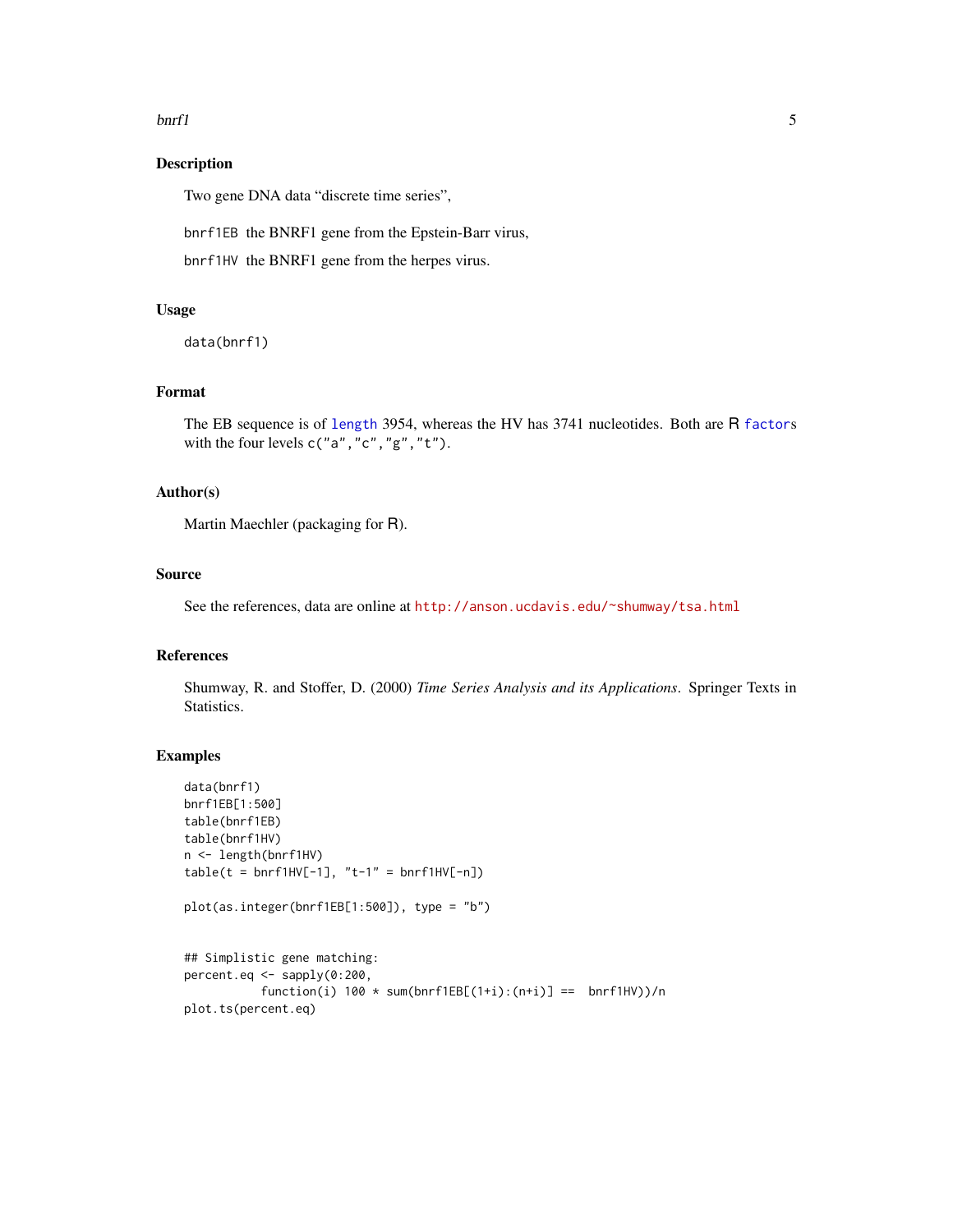<span id="page-5-1"></span><span id="page-5-0"></span>

Compute the Deviance, i.e., - 2 log[likelihood(\*)] of a fitted VLMC object. The log-likelihood is also known as "entropy".

#### Usage

```
## S3 method for class 'vlmc'
deviance(object, ...)
```
# Arguments

| object   | typically the result of $v1mc$                   |
|----------|--------------------------------------------------|
| $\cdots$ | possibly further arguments (none at the moment). |

#### Value

A number, the deviance, i.e.,  $-2log.likelihood(*)$ . where the log.likelihood is really what we currently have as [entropy\(](#page-9-1)).

# Author(s)

Martin Maechler

# See Also

[entropy](#page-9-1), [vlmc](#page-20-1),[residuals.vlmc](#page-16-1)

```
example(vlmc)
deviance(vlmc.pres)
devianceR <- function(object)
{
   dn <- dimnames(pr <- predict(object))
    -2 * sum(log(pr[cbind(2:nrow(pr), match(dn[[1]][-1], dn[[2]]))]))
}
all.equal(deviance(vlmc.pres), devianceR(vlmc.pres), tol = 1e-14)
```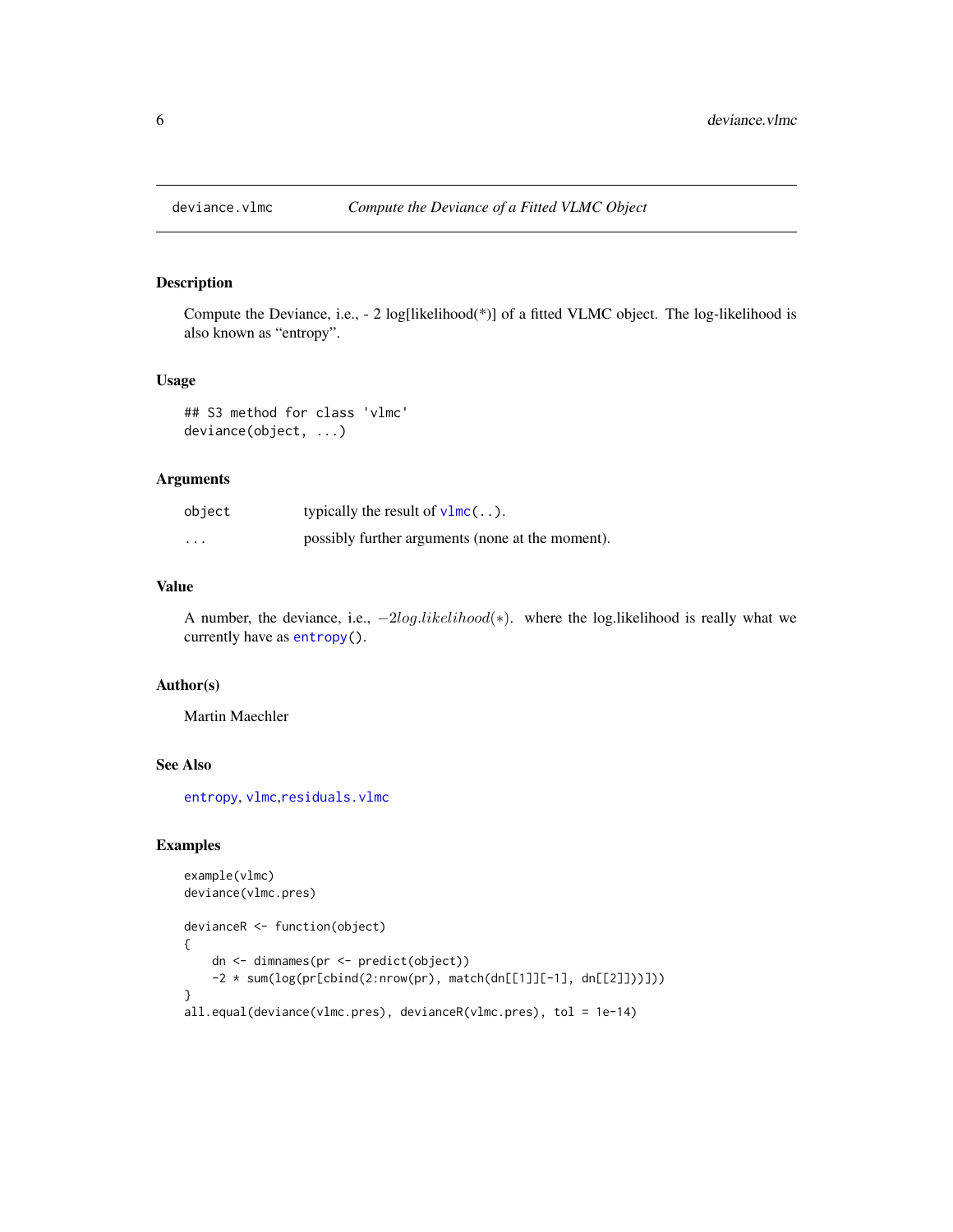<span id="page-6-1"></span><span id="page-6-0"></span>

Draws a v1mc object, typically the result of v1mc(.), to the R console, using one line per node.

#### Usage

```
draw(x, \ldots)## S3 method for class 'vlmc'
draw(x, kind = 3, flag = TRUE, show. hidden = 0,cumulative = TRUE, delta = cumulative, debug = FALSE, ...)
```
#### Arguments

| x           | typically the result of $v1mc$                                                                                                                                                                                          |
|-------------|-------------------------------------------------------------------------------------------------------------------------------------------------------------------------------------------------------------------------|
| kind        | integer code for the "kind of drawing", in $\{0,1,2,3\}$ .                                                                                                                                                              |
| flag        | $logical:$                                                                                                                                                                                                              |
| show.hidden | integer code; if not 0, give some indications about hidden (final) nodes                                                                                                                                                |
| cumulative  | logical indicating if the cumulative counts should be shown for nonterminal<br>nodes; the 'delta's can only be computed from the cumulative counts, i.e., cumulative = FALSE<br>should be used only by the knowing one. |
| delta       | logical indicating if delta, i.e. $\delta(n, p(n))$ should be computed and printed for<br>each (non-root) node <i>n</i> with parent $p(n)$ . Note that this does not really make<br>sense when cumulative $=$ FALSE.    |
| debug       | logical; if TRUE, some extraneous progress information is printed to the R con-<br>sole.                                                                                                                                |
| .           | (potentially more arguments)                                                                                                                                                                                            |
|             |                                                                                                                                                                                                                         |

# Details

............. .............

Note that the counts internally are stored "non-cumulatively", i.e., as *difference* counts which is useful for likelihood (ratio) computations. In the internal C code, the *difference* counts are originally computed by the comp\_difference() function after tree generation. draw(\*, cumulative = TRUE) internally calls the C function cumulate() for the cumulative sums.

# Value

nothing is returned.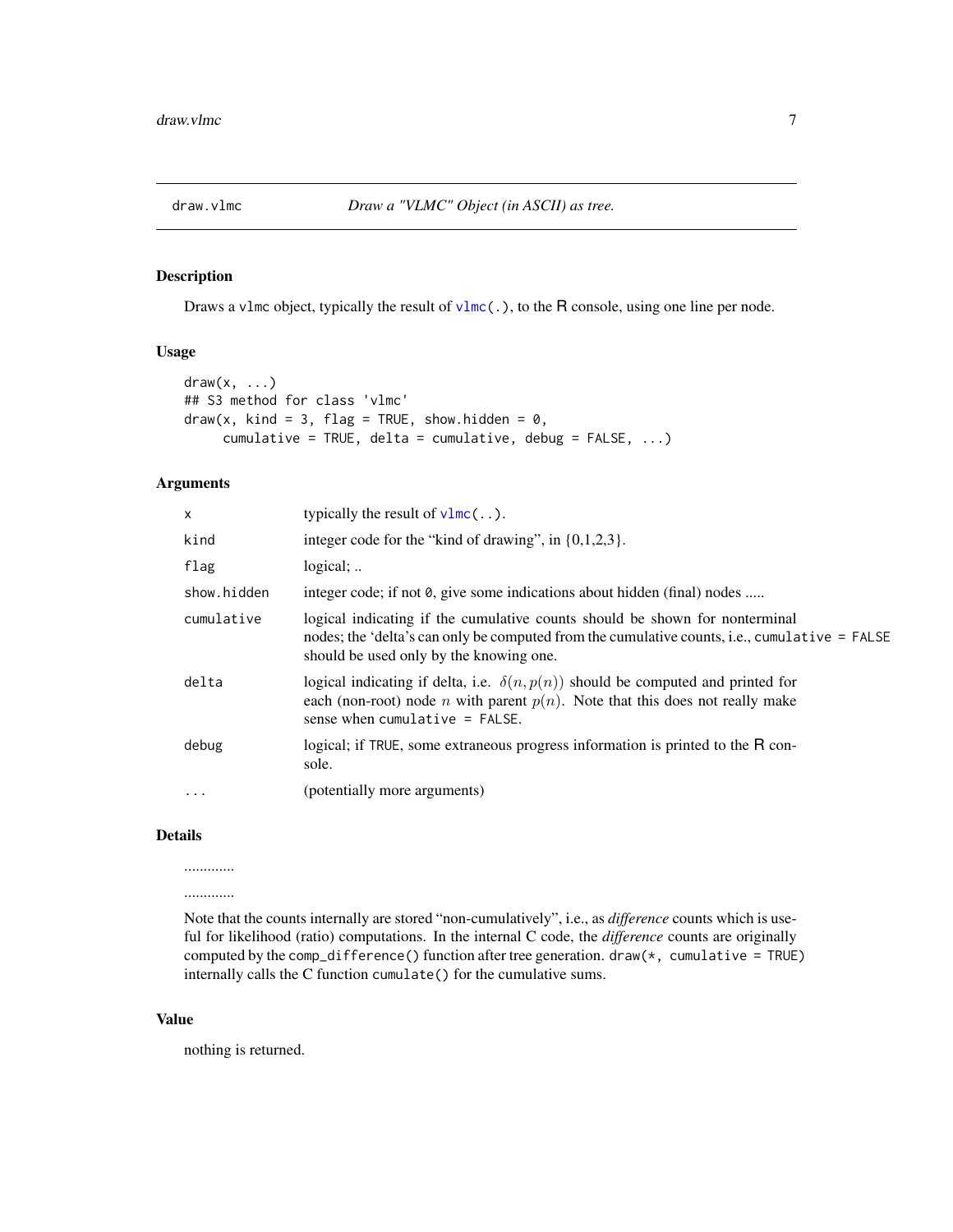8 id2ctxt control of the control of the control of the control of the control of the control of the control of the control of the control of the control of the control of the control of the control of the control of the co

### Author(s)

Martin Maechler

# See Also

[vlmc](#page-20-1).

# Examples

```
example(vlmc)
draw(vlmc.dt1c01)
draw(vlmc.dt1c01, flag = FALSE)
draw(vlmc.dt1c01, kind = 1)draw(vlmc.dt1)
draw(vlmc.dt1, show = 3)draw(vlmc.dt1, cumulative = FALSE)
```
<span id="page-7-1"></span>id2ctxt *VLMC Context ID Conversion*

# Description

Utility for converting a [vlmc](#page-20-1) state ID to the corresponding context. Of rare interest to the average user.

# Usage

id2ctxt(id, m=nchar(alpha), alpha=NULL)

# Arguments

| ıd    | integer, a context ID such as optionally returned by predict. vlmc.                |
|-------|------------------------------------------------------------------------------------|
| m     | integer, the alphabet length. Defaults to nchar (alpha), the alphabet size if that |
|       | is given.                                                                          |
| alpha | alphabet string                                                                    |

# Value

a list (if alpha is not specified) or character vector of the same length as id, giving the context (as integer vector or single string) of the corresponding id

# See Also

 $predict.vlmc(*, type = "ID").$  $predict.vlmc(*, type = "ID").$ 

```
id2ctxt(c(2,3,5,9), alpha = "Ab")str(id2ctxt(c(2,3,5,9), 2))
```
<span id="page-7-0"></span>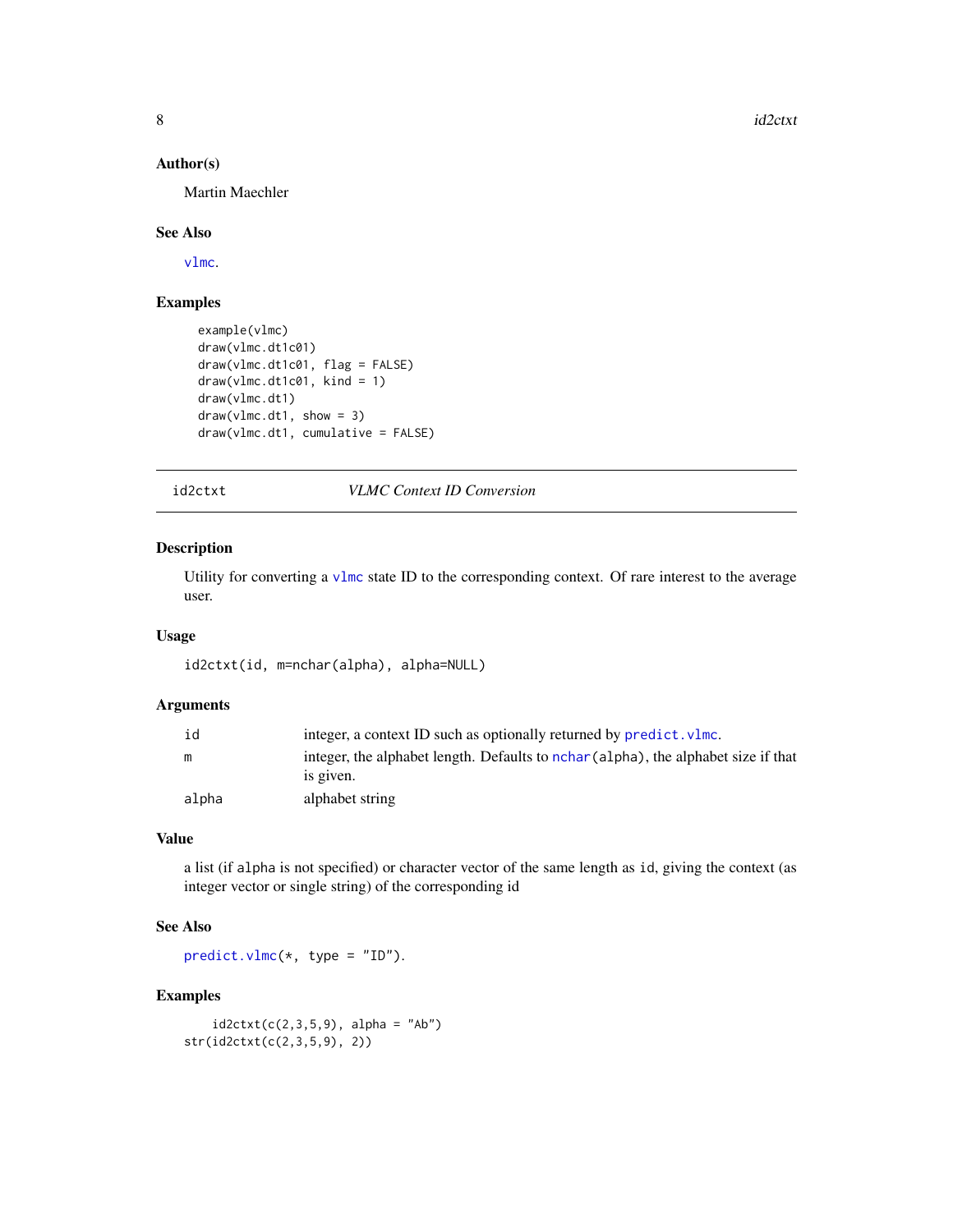<span id="page-8-2"></span><span id="page-8-1"></span><span id="page-8-0"></span>

Simple conversion utilities for character to integer conversion and vice versa.

#### Usage

```
int2char(i, alpha)
char2int(x, alpha)
```
# Arguments

|              | integer vectors, typically in 0: m when alpha has $m + 1$ letters. |
|--------------|--------------------------------------------------------------------|
| alpha        | character string with several letters, representing the alphabet.  |
| $\mathsf{x}$ | character string, typically with letters from alpha.               |

#### Value

int2char() gives a string (length 1 character) with as many characters as length(i), by 0 indexing into the alphabet alpha.

char2int() gives an integer vector of length nchar(x) of integer codes according to alpha (starting at 0 !).

#### See Also

[int2alpha\(](#page-1-2)) (which is used by int2char) and its inverse, [int2alpha\(](#page-1-2)), both working with vectors of *single* characters instead of multi-character strings.

```
char2int("vlmc", paste(letters, collapse=""))
```

```
int2char(c(0:3, 3:1), "abcd")
int2char(c(1:0,3,3), 'abc') # to eat ;-)
```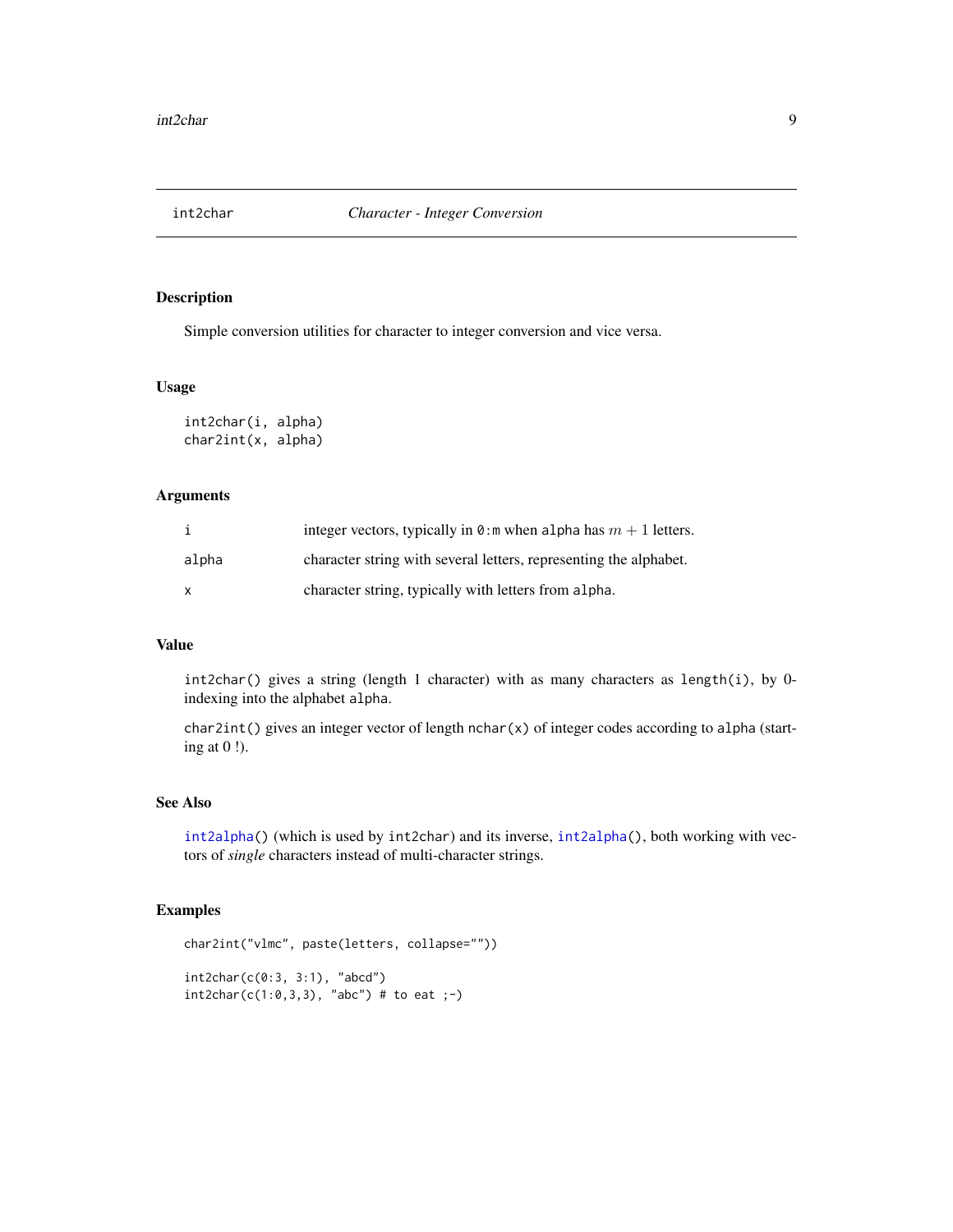<span id="page-9-2"></span><span id="page-9-1"></span><span id="page-9-0"></span>

Compute the log-likelihood or "entropy" of a fitted [vlmc](#page-20-1) object. This is a method for the generic [logLik](#page-9-2).

#### Usage

```
entropy(object)
## S3 method for class 'vlmc'
logLik(object, ...)
entropy2(ivlmc1, ivlmc2, alpha.len = ivlmc1[1])
```
#### Arguments

| object    | typically the result of $v1mc$                           |
|-----------|----------------------------------------------------------|
|           | $iv1mc1$ , $iv1mc2$ two $vlmc$ (sub) trees, see $vlmc$ . |
| alpha.len | positive integer specifying the alphabet length.         |
|           | (potentially more arguments; required by generic)        |

#### Details

The logLik.[vlmc](#page-20-1)() method computes the log likelihood for a fitted vlmc object. entropy is an alias for logLik for reasons of back compatibility.

entropy2 is less clear ... ... [[[ FIXME ]]] ... ...

# Value

a negative number, in some contexts typically further divided by log(x\$alpha.len).

Note that the logLik method is used by the default method of the [AIC](#page-0-0) generic function (from R version 1.4.x), and hence provides AIC(object) for vlmc objects. Also, since vlmc version 1.3-13, [BIC\(](#page-0-0)) works as well.

# Author(s)

Martin Maechler

# See Also

[deviance.vlmc](#page-5-1), [vlmc](#page-20-1), [draw.vlmc](#page-6-1).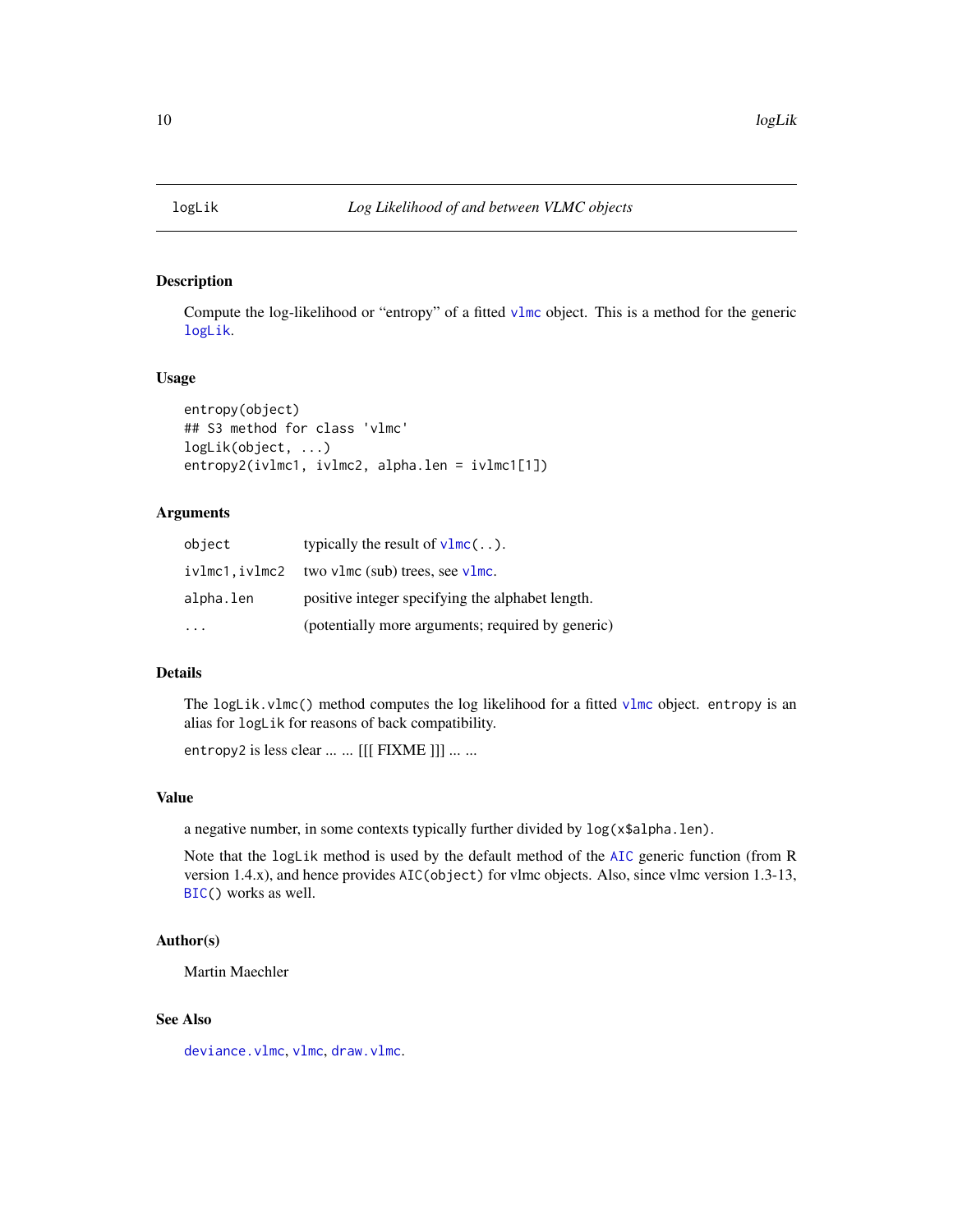#### <span id="page-10-0"></span>OZrain 11

#### Examples

```
dd <- cumsum(rpois(999, 1.5)) %% 10
(vd \leftarrow vlmc(dd))entropy(vd)# the bare number
logLik(vd)
logLik(vdL < -vlmc(dd, cutoff = 3))entropy2(vd $vlmc.vec,
         vdL$vlmc.vec)
## AIC model selection:
f1 <- c(1, 0, 0, 0) # as in example(vlmc)
f2 <- rep(1:0,2)(dt1 <- c(f1,f1,f2,f1,f2,f2,f1))
AIC(print(vlmc(dt1)))
AIC(print(vlmc(dt1, cutoff = 2.6)))
AIC(print(vlmc(dt1, cutoff = 0.4)))# these two differ ``not really''
AIC(print(vlmc(dt1, cutoff = 0.1)))## Show how to compute it from the fitted conditional probabilities :
logLink < - function(x) {
    dn \leq dimnames(pr \leq predict(x))
    sum(log(pr[cbind(2:nrow(pr), match(dn[[1]][-1], dn[[2]]))]))
}
all.equal( logLikR(vd),
          c(logLik (vd)), tol=1e-10) # TRUE, they do the same
## Compare different ones: [cheap example]:
example(draw)
for(n in ls())
  if(is.vlmc(get(n))) {
       vv \leftarrow get(n)cat(n,":",formatC(logLik(vv) / log(vv$alpha.len),
                          format= "f", wid=10),"\n")
  }
```
OZrain *Daily Rainfall in Melbourne, Australia, 1981-1990*

# Description

Amount of daily rainfall in Melbourne, Australia, 1981-1990, measured in millimeters. The amounts are integers with many zeros and three days of more than 500mm rain.

#### Usage

data(OZrain)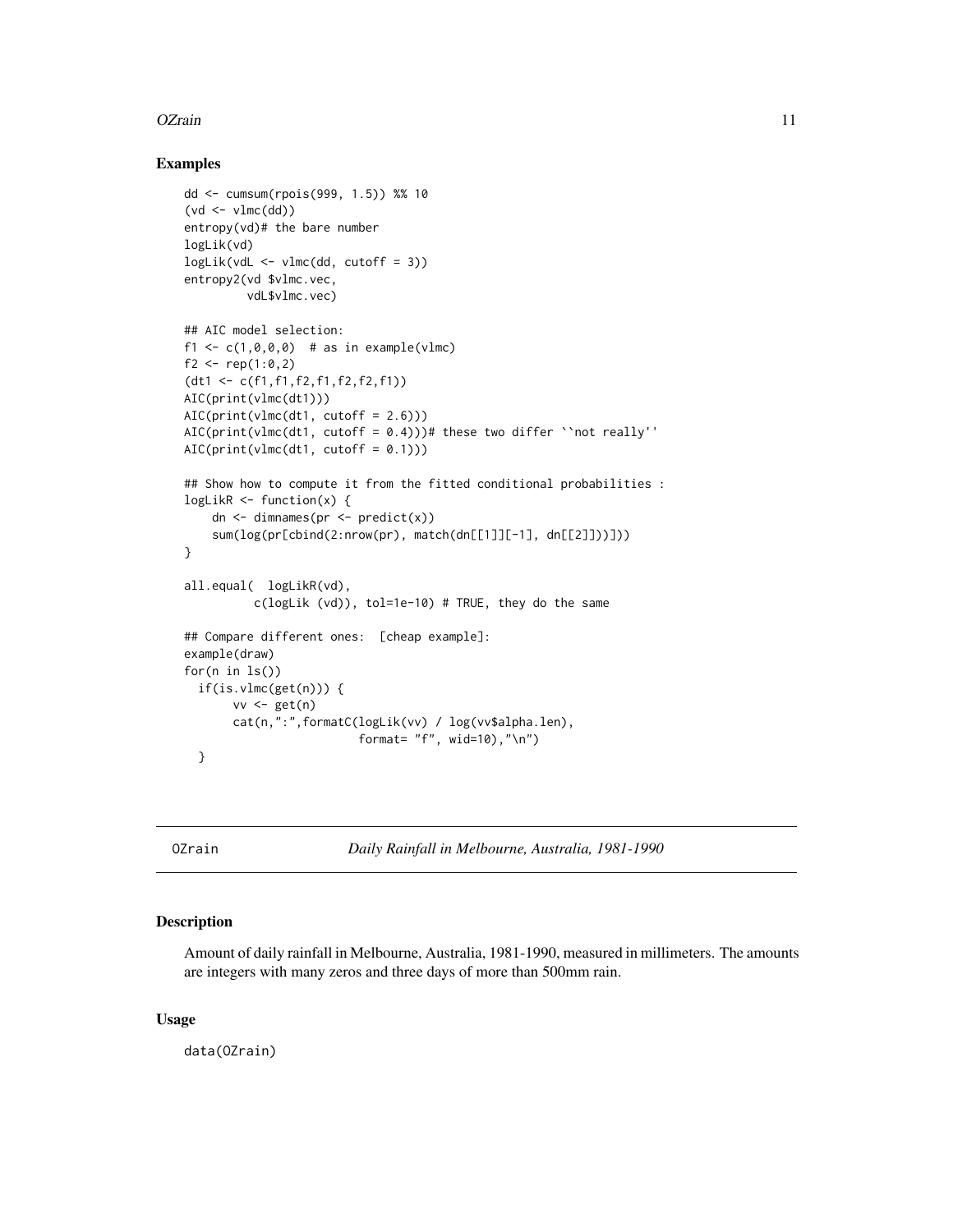#### <span id="page-11-0"></span>Format

A time-series of length 3653 with the amount of daily rainfall in mm. Because of the two leap years 1984 and '88, we have constructed it with [ts\(](#page-0-0)\*, start=1981, frequency=365.25, end = 1981+ (3653 - 1)/365.25).

#### Note

There must be one extra observation since for the ten years with two leap years, there are only 3652 days. In 61 out of 100 days, there's no rain.

#### Source

'rainfall.dat' in Rob J. Hyndman's *Time Series Data Library*, [http://www-personal.buseco.](http://www-personal.buseco.monash.edu.au/~hyndman/TSDL/) [monash.edu.au/~hyndman/TSDL/](http://www-personal.buseco.monash.edu.au/~hyndman/TSDL/)

originally, Australian Bureau of Meteorology, <http://www.abs.gov.au>.

#### Examples

```
data(OZrain)
(n <- length(OZrain)) ## should be 1 more than
ISOdate(1990,12,31) - ISOdate(1981, 1,1)## but it's 2 ..
has.rain <- OZrain > 0
summary(OZrain[has.rain])# Median = 18, Q3 = 50
table(rain01 <- as.integer(has.rain))
table(rain4c <- cut(OZrain, c(-.1, 0.5, 18.5, 50.1, 1000)))
AIC(v1 \leftarrow vlmc(rain01))# cutoff = 1.92
AIC(v00 \leftarrow \text{vlmc}(\text{rain01}, \text{cut} = 1.4))AIC(v0 \le - \text{vlmc}(\text{rain01}, \text{cut} = 1.5))hist(OZrain)
hist(OZrain, breaks = c(0,1,5,10,50,1000), xlim = c(0,100))
plot(OZrain, main = "Rainfall 1981-1990 in Melbourne")
plot(OZrain, log="y", main = "Non-0 Rainfall [LOG scale]")
lOZ <- lowess(log10(OZrain[has.rain]), f= .05)
lines(time(OZrain)[has.rain], 10^lOZ$y, col = 2, lwd = 2)
```
<span id="page-11-1"></span>predict.vlmc *Prediction of VLMC for (new) Series*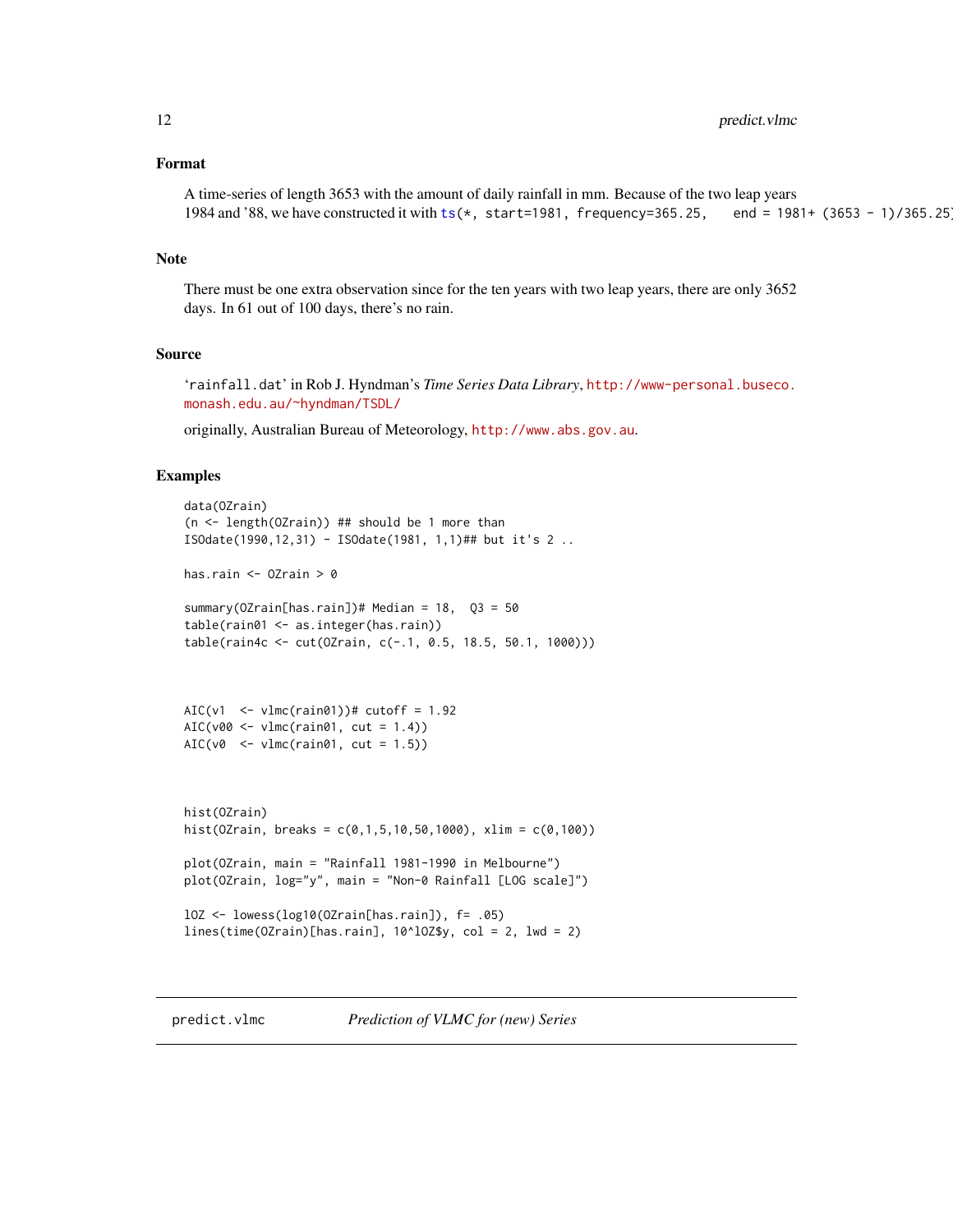# <span id="page-12-0"></span>predict.vlmc 13

# Description

Compute predictions on a fitted VLMC object for each (but the first) element of another discrete time series. Computes by default a matrix of prediction probabilities. The argument type allows other predictions such as the most probable "class" or "response", the context length (tree "depth"), or an "ID" of the corresponding context.

# Usage

```
## S3 method for class 'vlmc'
predict(object, newdata,
         type = c("probs", "class","response", "id.node", "depth", "ALL"),
         se.fit = FALSE,
         allow.subset = TRUE, check.alphabet=TRUE,
         ...)
## S3 method for class 'vlmc'
fitted(object, ...)
```
# Arguments

| object       | typically the result of $v\text{1mc}$ ().                                                                                                                                                                                                                                                                                                    |
|--------------|----------------------------------------------------------------------------------------------------------------------------------------------------------------------------------------------------------------------------------------------------------------------------------------------------------------------------------------------|
| newdata      | a discrete "time series", a numeric, character or factor, as the dts argument of<br>$vlmc(.)$ .                                                                                                                                                                                                                                              |
| type         | character indicating the type of prediction required, options given in the Usage<br>secion above, see also the <i>Value</i> section below. The default "probs" returns a<br>matrix of prediction probabilties, whereas "class" or "response" give the cor-<br>responding most probable class. The value of this argument can be abbreviated. |
| se.fit       | a switch indicating if standard errors are required.<br>$-$ NOT YET supported $-$ .                                                                                                                                                                                                                                                          |
| allow.subset | logical; if TRUE, newdata may not have all different "alphabet letters" used in x.                                                                                                                                                                                                                                                           |
|              | check.alphabet logical; if TRUE, consistency of newdata's alphabet with those of x is checked.                                                                                                                                                                                                                                               |
| $\ldots$     | (potentially further arguments) required by generic.                                                                                                                                                                                                                                                                                         |

# Value

Depending on the type argument,

| "probs"             | an $n \times m$ matrix pm of (prediction) probabilities, i.e., all the rows of pm sum to<br>1.<br>$pm[i,k]$ is                                                                                              |
|---------------------|-------------------------------------------------------------------------------------------------------------------------------------------------------------------------------------------------------------|
| "class", "response" | $\hat{P}[Y_i = k   Y_{i-1}, \ldots]$ (and is therefore NA for i=1). The dimnames of pm are the<br>values of newdata[] and the alphabet letters k.                                                           |
|                     |                                                                                                                                                                                                             |
|                     | the corresponding most probable value of Y[]; as factor for "class" and as<br>integer in $\theta$ : (m-1) for type = "response". If there is more than one most<br>probable value, the first one is chosen. |
| "id.node"           | an (integer) "ID" of the current context $(=$ node of the tree represented VLMC).                                                                                                                           |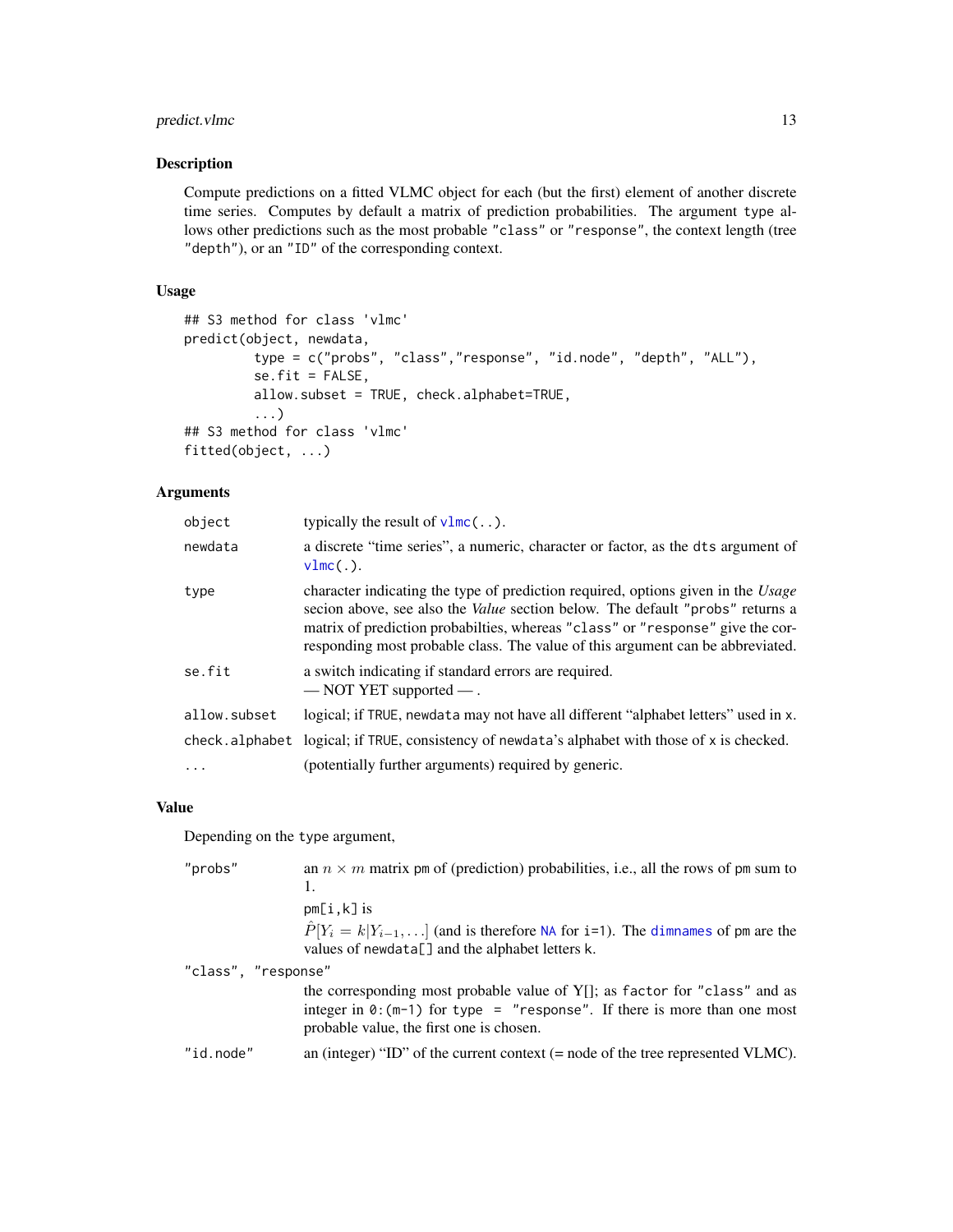<span id="page-13-0"></span>

| "depth" | the context length, i.e., the depth of the Markov chain, at the current observation<br>(of newdata).                                                    |
|---------|---------------------------------------------------------------------------------------------------------------------------------------------------------|
| "ALL"   | an object of class "predict. vlmc", a list with the following components,                                                                               |
|         | <b>ID</b> integer vector as for type $=$ "id. node",                                                                                                    |
|         | <b>probs</b> prediction probability matrix, as above,                                                                                                   |
|         | <b>flags</b> integer vector, non-zero for particular states only, rather for debugging.                                                                 |
|         | <b>ctxt</b> character, $\text{ctxt}[i]$ a string giving the context (backwards) for newdata[i],<br>using alphabet letters.                              |
|         | <b>fitted</b> character with fitted values, i.e., the alphabet letter with the highest prob-<br>ability, using max.col where ties are broken at random. |
|         | alpha, alpha.len the alphabet (single string) and its length.                                                                                           |
|         | which has its own print method (print.predict.vlmc).                                                                                                    |

# Note

The predict method and its possible arguments may still be developed, and we are considering to return the marginal probabilities instead of NA for the first value(s).

The [print](#page-0-0) method print.predict.vlmc uses [fractions](#page-0-0) from package MASS to display the probabilities  $Pr[X = j]$ , for  $j \in \{0, 1, \ldots\}$ , as these are rational numbers, shown as fractions of integers.

#### See Also

[vlmc](#page-20-1) and [residuals.vlmc](#page-16-1). For simulation, [simulate.vlmc](#page-18-1).

```
f1 <- c(1, 0, 0, 0)f2 <- rep(1:0,2)(dt2 <- rep(c(f1,f1,f2,f1,f2,f2,f1),2))
(vlmc.dt2c15 < -vlmc(dt2, cutoff = 1.5))draw(vlmc.dt2c15)
## Fitted Values:
all.equal(predict(vlmc.dt2c15, dt2), predict(vlmc.dt2c15))
(pa2c15 < -</math>predict(vlmc.dt2c15, type = "ALL"))## Depth = context length ([1] : NA) :
stopifnot(nchar(pa2c15 $ ctxt)[-1] ==
         predict(vlmc.dt2c15, type = "depth")[-1])
same \leq (ff1 \leq pa2c15 $ fitted) ==
        (ff2 <- int2alpha(predict(vlmc.dt2c15, type ="response"), alpha="01"))
which(!same) #-> some are different, since max.col() breaks ties at random!
ndt2 <- c(rep(0,6),f1,f1,f2)
```

```
predict(vlmc.dt2c15, ndt2, "ALL")
```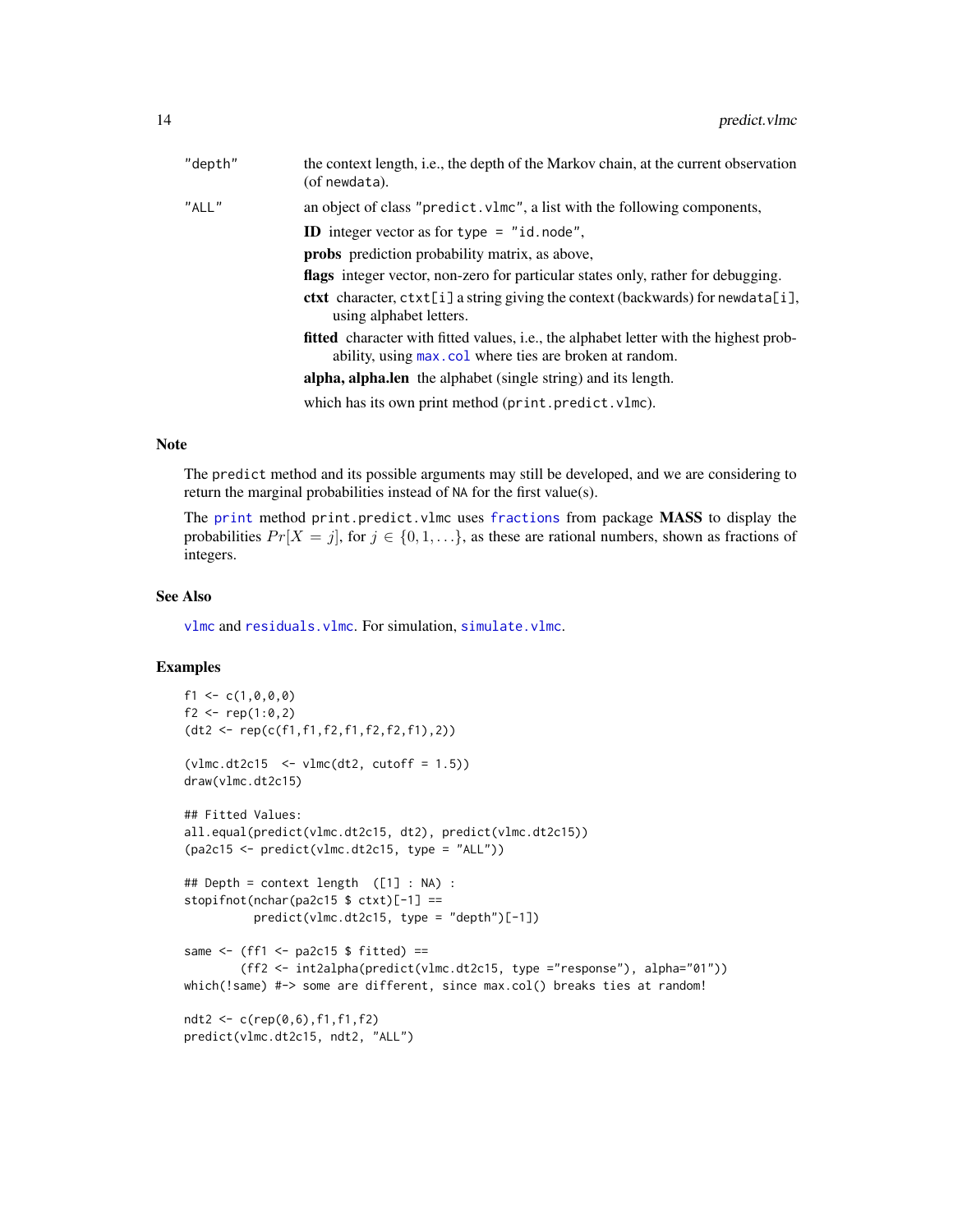#### <span id="page-14-0"></span>prt.vvec 15

```
(newdt2 < - sample(dt2, 17))pm <- predict(vlmc.dt2c15, newdt2, allow.subset = TRUE)
summary(apply(pm, 1, sum))# all 1
predict(vlmc.dt2c15, newdt2, type = "ALL")
data(bnrf1)
(vbnrf <- vlmc(bnrf1EB))
(pA <- predict(vbnrf, bnrf1EB[1:24], type = "ALL"))
pc <- predict(vbnrf, bnrf1EB[1:24], type = "class")
pr <- predict(vbnrf, bnrf1EB[1:24], type = "resp")
stopifnot(as.integer (pc[-1]) == 1 + pr[-1],
          as.character(pc[-1]) == strsplit(vbnrf$alpha,NULL)[[1]][1 + pr[-1]])
##-- Example of a "perfect" fit -- just for illustration:
## the default, thresh = 2 doesn't fit perfectly(i=38)
(vlmc.dt2c0th1 \leftarrow vlmc(dt2, cutoff = 0, thresh = 1))## "Fitted" = "Data" (but the first which can't be predicted):
stopifnot(dt2[-1] == predict(v1mc.dt2c0th1,type = "response")[-1])
```
<span id="page-14-1"></span>prt.vvec *Recursively Print the VLMC Result Vector*

#### Description

This is an auxiliary function which recursively displays (prints) the integer result vector of a  $v1mc$ fit.

#### Usage

prt.vvec(v, nalph, pad=" ")

#### Arguments

|       | typically x $\frac{1}{2}$ v1mc. vec $\left[ -1 \right]$ where x is the result of v1mc(*). |
|-------|-------------------------------------------------------------------------------------------|
| nalph | alphabet size; typically $x \text{ $>$}$ vlmc. $vec[1]$ .                                 |
| pad   | character, to be used for padding paste $(*,$ collapse=pad).                              |

#### See Also

summary. vlmc which uses prt. vvec.

```
example(vlmc)
str(vv <- vlmc.dt1$vlmc)
prt.vvec(vv[-1], n = 2)
prt.vvec(vv[-1], n = 2, pad = " | ")
```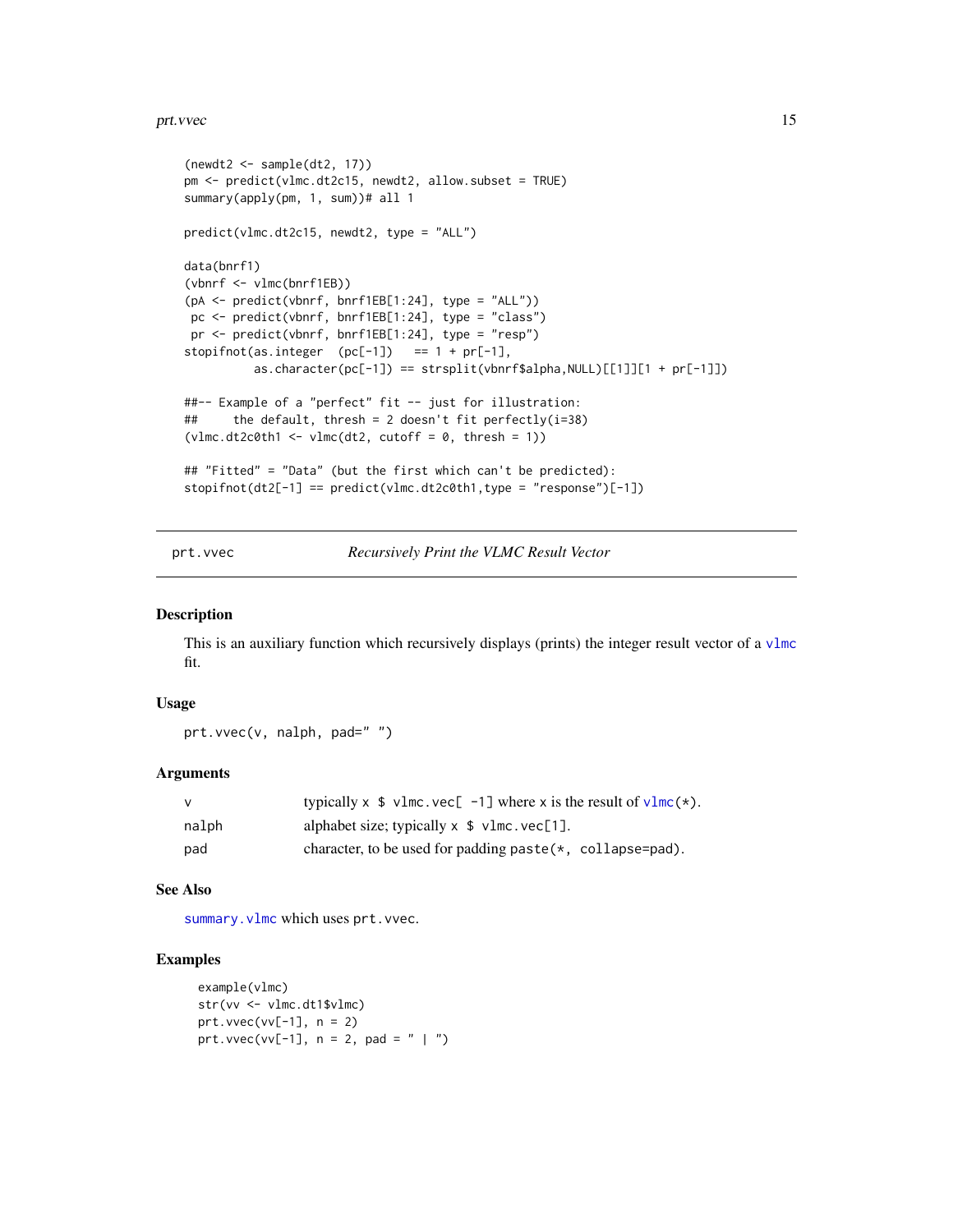<span id="page-15-1"></span><span id="page-15-0"></span>Plots the residuals of a fitted VLMC model against the contexts, i.e., produces a boxplot of residuals for all contexts used in the model fit.

This has proven to be useful function, and the many optional arguments allow quite a bit of customization. However, the current implementation is somewhat experimental and the defaults have been chosen from only a few examples.

#### Usage

```
RCplot(x, r2 = residuals(x, "deviance")^2,alphabet = x$alpha, lab.horiz = k \le 20,
      do-call = TRUE,cex.axis = if (k <= 20) 1 else if (k <= 40) 0.8 else 0.6,
      y.fact = if (.Device == "postscript") 1.2 else 0.75,
      col = "gray70", xlab = "Context", main = NULL,med.pars = list(col = "red", pch = 12, cex = 1.25 * cex.axis),
      ylim = range(0, r2, finite = TRUE),...)
```
### Arguments

| X         | an R object of class v1mc.                                                                                                                        |
|-----------|---------------------------------------------------------------------------------------------------------------------------------------------------|
| r2        | numeric vector, by default of squared deviance residuals of x, but conceptually<br>any (typically non-negative) vector of the appropriate length. |
| alphabet  | the alphabet to use for labeling the contexts, via id2ctxt.                                                                                       |
| lab.horiz | logical indicating if the context labels should be written <b>horizontally</b> or verti-<br>cally.                                                |
| $do-call$ | logical indicating if the $v \cdot \text{Im}c$ call should be put as subtitle.                                                                    |
| cex.axis  | the character expansion for axis labeling, see also par. The default is only ap-<br>proximately good.                                             |
| y.fact    | numeric factor for expanding the space to use for the context labels (when<br>lab. horiz is false).                                               |
| col       | color used for filling the boxes.                                                                                                                 |
| xlab      | x axis label (with default).                                                                                                                      |
| main      | main title to be used, NULL entailing a sensible default.                                                                                         |
| med.pars  | graphical parameters to be used for coding of medians that are almost 0.                                                                          |
| ylim      | y range limits for plotting.                                                                                                                      |
| $\cdots$  | further arguments to be passed to plot().                                                                                                         |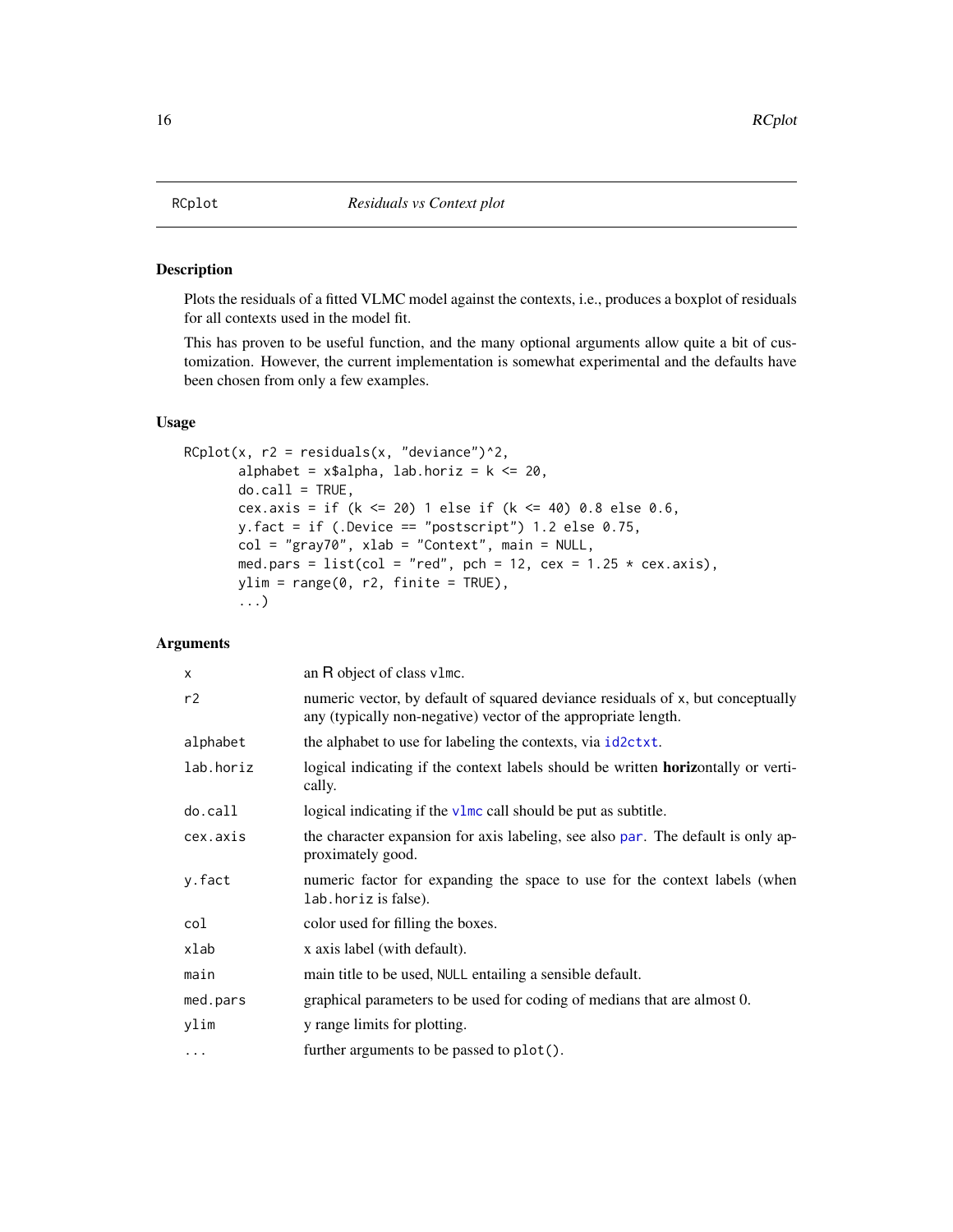#### <span id="page-16-0"></span>residuals. vlmc 17

# Value

*Invisibly*, a list with components

| k   | the number of contexts (and hence box plots) used.         |
|-----|------------------------------------------------------------|
| fTD | a factor (as used in the interneal call to plot. factor).  |
| rp  | a list as resulting from the above call to plot. factor(). |

#### Author(s)

Martin Maechler

#### References

Mächler M. and Bühlmann P. (2004) Variable Length Markov Chains: Methodology, Computing, and Software. *J. Computational and Graphical Statistics* 2, 435–455.

# See Also

summary. vlmc for other properties of a VLMC model.

#### Examples

```
example(vlmc)
RCplot(vlmc.pres)
RCplot(vlmc.dt1c01)## << almost perfect fit (0 resid.)
```
<span id="page-16-1"></span>residuals.vlmc *Compute Residuals of a Fitted VLMC Object*

### Description

Compute residuals of a fitted [vlmc](#page-20-1) object.

This is yet a matter of research and may change in the future.

#### Usage

```
## S3 method for class 'vlmc'
residuals(object,
        type = c("classwise",
                 "deviance", "pearson", "working", "response", "partial"),
        y = object$y, ...)
```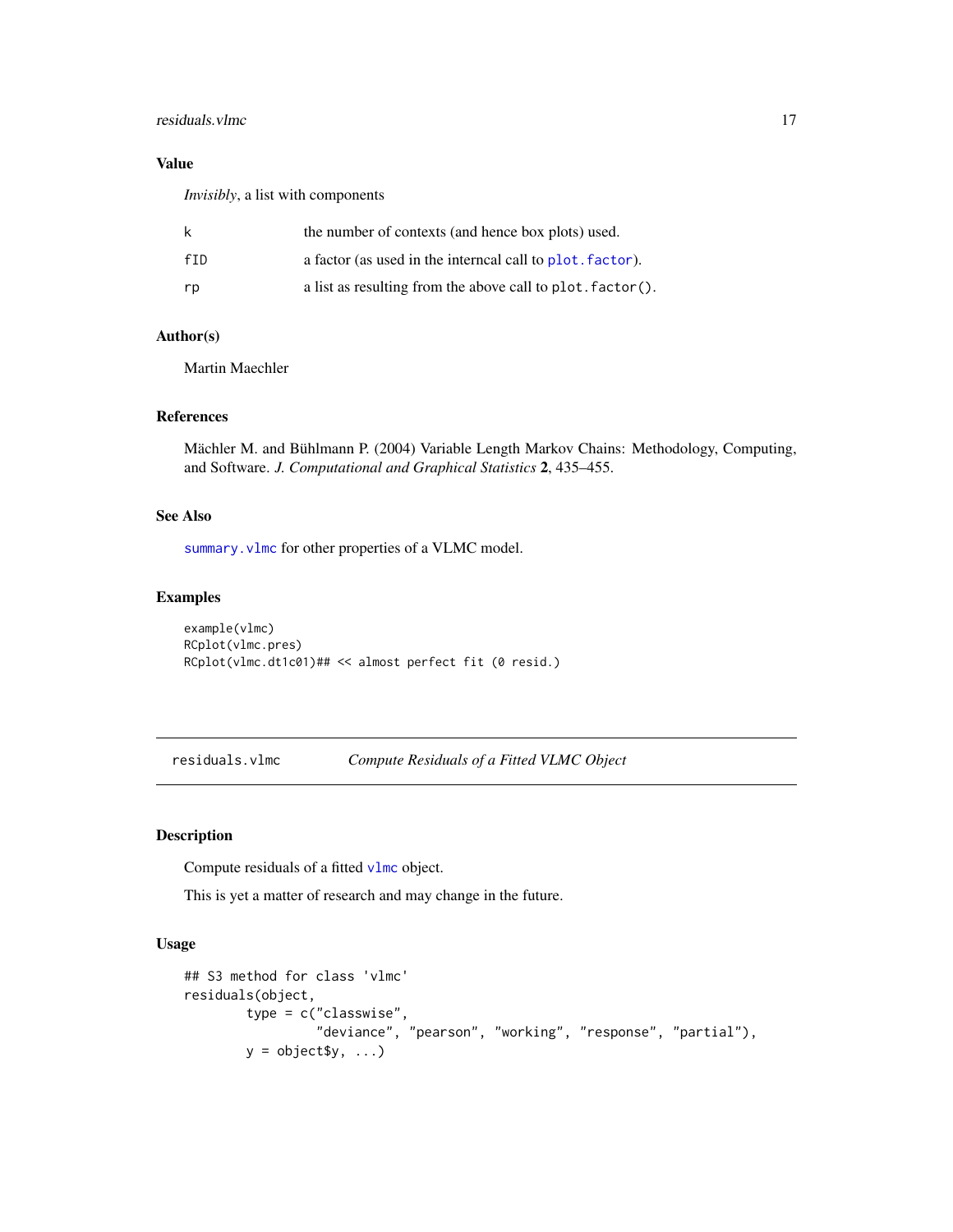#### <span id="page-17-0"></span>Arguments

| object   | typically the result of $v1mc$                                                                                                                                                                                                                                                                                                                                                                                                                                                                                                                        |
|----------|-------------------------------------------------------------------------------------------------------------------------------------------------------------------------------------------------------------------------------------------------------------------------------------------------------------------------------------------------------------------------------------------------------------------------------------------------------------------------------------------------------------------------------------------------------|
| type     | The type of residuals to compute, defaults to "classwise" which returns an<br>$n \times m$ matrix, see below. The other types only make sense when the discrete<br>values of y are ordered which always includes the binary case $(m = 2)$ .<br>The "deviance" residuals $r$ are defined similarly as for logistic regression, see<br>below.<br>"pearson", "working" and "response" are currently identical and give the differ-<br>ence of the underlying integer code (of the discrete data).<br>Note that "partial" residuals are not yet defined! |
| y        | discrete time series with respect to which the residuals are to be computed.                                                                                                                                                                                                                                                                                                                                                                                                                                                                          |
| $\ddots$ | possibly further arguments (none at the moment).                                                                                                                                                                                                                                                                                                                                                                                                                                                                                                      |

#### Value

If type = "classwise" (the default), a numeric matrix of dimension  $n \times m$  of values  $I_{i,j} - p_{i,j}$ where the indicator  $I_{i,j}$  is 1 iff y[i] == a[j] and a is the alphabet (or levels) of y, and  $p_{i,j}$  are the elements of the estimated (1-step ahead) predicted probabilities, p <- predict(object). Hence, for each i, the only positive residual stands for the observed class.

For all other types, the result is a numeric vector of the length of the original time-series (with first element NA).

For type = "deviance",  $r_i = \pm \sqrt{-2 \log(P_i)}$  where  $P_i$  is the predicted probability for the i-th observation which is the same as  $p_{i,y_i}$  above (now assuming  $y_i \in \{1, 2, ..., m\}$ ). The sum of the squared deviance residuals *is* the deviance of the fitted model.

#### Author(s)

Martin Maechler

#### See Also

[vlmc](#page-20-1),[deviance.vlmc](#page-5-1), and [RCplot](#page-15-1) for a novel residual plot.

```
example(vlmc)
rp <- residuals(vlmc.pres)
stopifnot(all(abs(apply(rp[-1,],1,sum)) < 1e-15))
matplot(seq(presidents), rp, ylab = "residuals", type="l")
## ``Tukey-Anscombe'' (the following is first stab at plot method):
matplot(fitted(vlmc.pres), rp, ylab = "residuals", xaxt = "n",
       type="b", pch=vlmc.pres$alpha)
axis(1, at = 0:(vlmc.pres$alpha.len-1),
     labels = strsplit(vlmc.pres$alpha,"")[[1]])
summary(rd <- residuals(vlmc.pres, type = "dev"))
rd[1:7]
## sum of squared dev.residuals === deviance :
```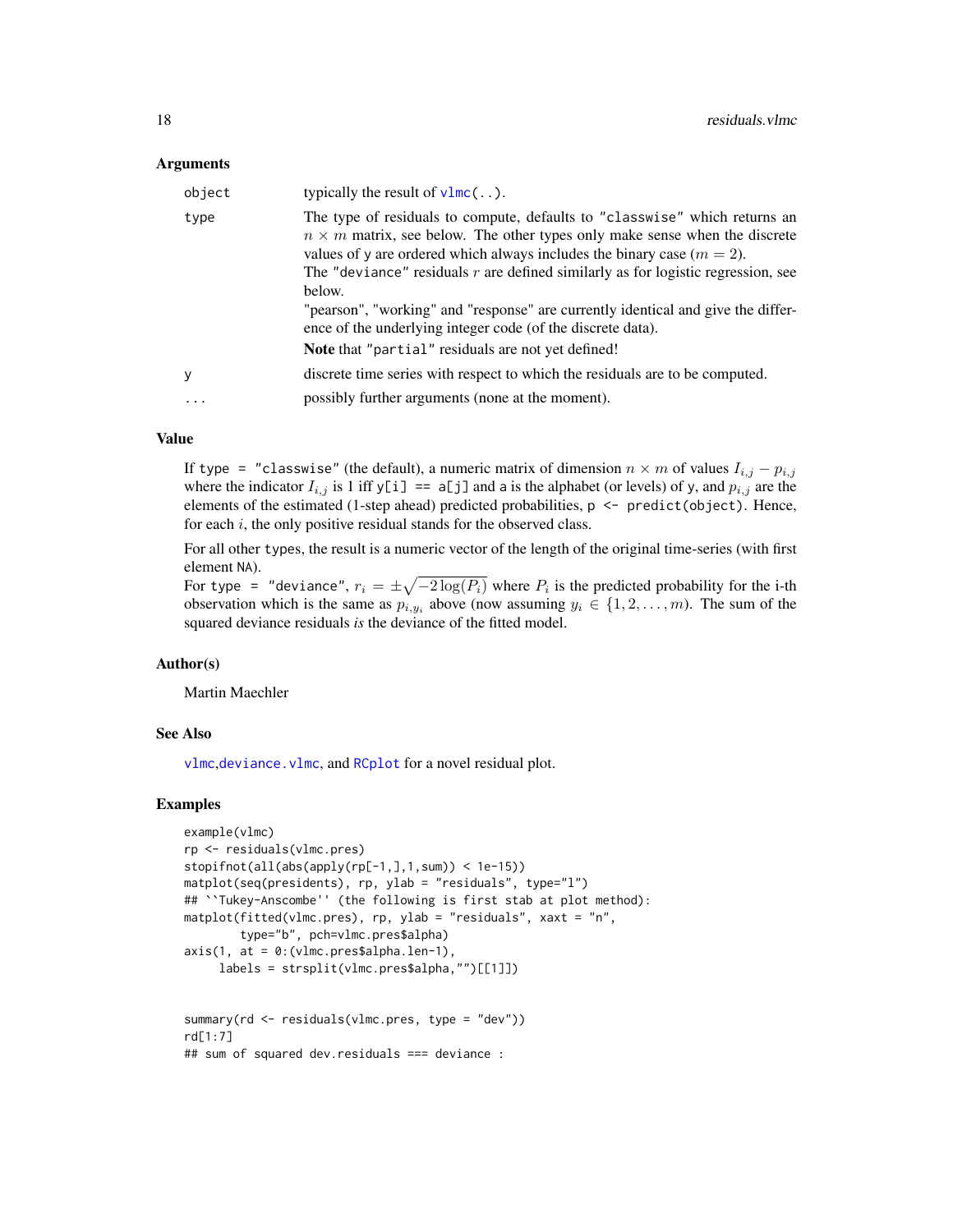<span id="page-18-0"></span>simulate. vlmc 19

```
all.equals(num(rd[-1] ^ \wedge 2),deviance(vlmc.pres))
```
<span id="page-18-1"></span>simulate.vlmc *Simulate a Discrete Time Series from fitted VLMC model*

# Description

Simulate from fitted VLMC model – basis of the VLMC bootstrap

#### Usage

```
## S3 method for class 'vlmc'
simulate(object, nsim = 1, seed = NULL, n,
        n.start = 64 * object$size[["context"]],integer.return = FALSE, keep.RSeed = TRUE, ...)
```
#### Arguments

| object     | typically the result of $v1mc$                                                                                                                                                           |
|------------|------------------------------------------------------------------------------------------------------------------------------------------------------------------------------------------|
| nsim, n    | non-negative integer, giving the length of the result. Note that n is deprecated<br>and just there for back compatibility.                                                               |
| seed       | random seed initializer; see simulate.                                                                                                                                                   |
| n.start    | the number of initial values to be discarded (because of initial effects).                                                                                                               |
|            | integer return logical; if TRUE, the result will be an integer vector with values in $\theta$ : (k-1);<br>otherwise the resulting vector consists of letters from the alphabet x\$alpha. |
| keep.RSeed | logical indicating if the seed should be stored with the result (as 'required' by the<br>generic simulate). Only set this FALSE with good reasons (back compatibility).                  |
| $\cdots$   | (potentially further arguments for other simulate methods.                                                                                                                               |

#### Details

The [.Random.seed](#page-0-0) is used and updated as with other random number generation routines such as [rbinom](#page-0-0).

Note that if you want to simulate from a given start sequence  $x0$ , you'd use predict. vlmc(x,  $x0$ , type= "response") — actually not quite yet.

#### Value

A "simulate.vlmc" object, basically a vector of length nsim. Either [integer](#page-0-0) or [character](#page-0-0), depending on the integer.return argument, see above. Further, if keep.RSeed was true (as by default), a "seed" attribute with the random seed at the start of the simulation, for reproducibility.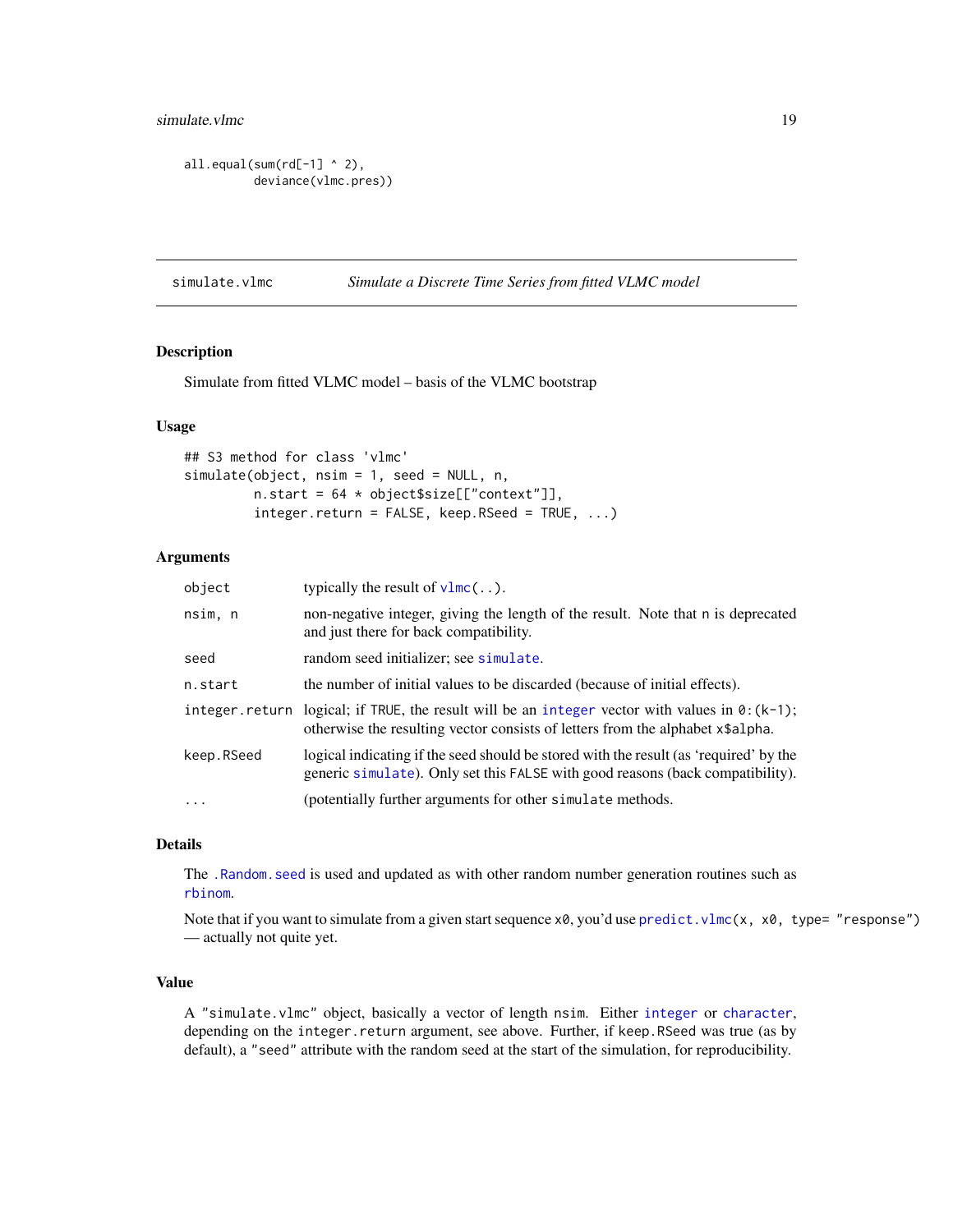# Author(s)

Martin Maechler

# See Also

[vlmc](#page-20-1) and [predict.vlmc](#page-11-1).

# Examples

example(vlmc)

```
simulate(vlmc.dt1, 100)
simulate(vlmc.dt1c01, 100, int = TRUE)
# n.start = 0: 1st few observations will resemble the data
simulate(vlmc.dt1c01, 20, n.start=0, int = TRUE)
```
<span id="page-19-1"></span>summary.vlmc *Summary of Fitted Variable Length Markov Chain (VLMC)*

### Description

Compute (and print) a summary of a vlmc object which is typically the result of  $v1mc($ ..).

# Usage

```
## S3 method for class 'vlmc'
summary(object, ...)
## S3 method for class 'summary.vlmc'
print(x, digits = getOption("digits"),
         vvec.printing = FALSE, ...)
```
# Arguments

| object        | an R object of class v1mc.                                                              |
|---------------|-----------------------------------------------------------------------------------------|
| x.            | an $R$ object of class summary. $v1mc$ .                                                |
| digits        | integer giving the number of significant digits for printing numbers.                   |
| vvec.printing | logical indicating if the vvec component should be printed recursively via prt. vvec(). |
| $\cdots$      | potentially further arguments [Generic].                                                |

<span id="page-19-0"></span>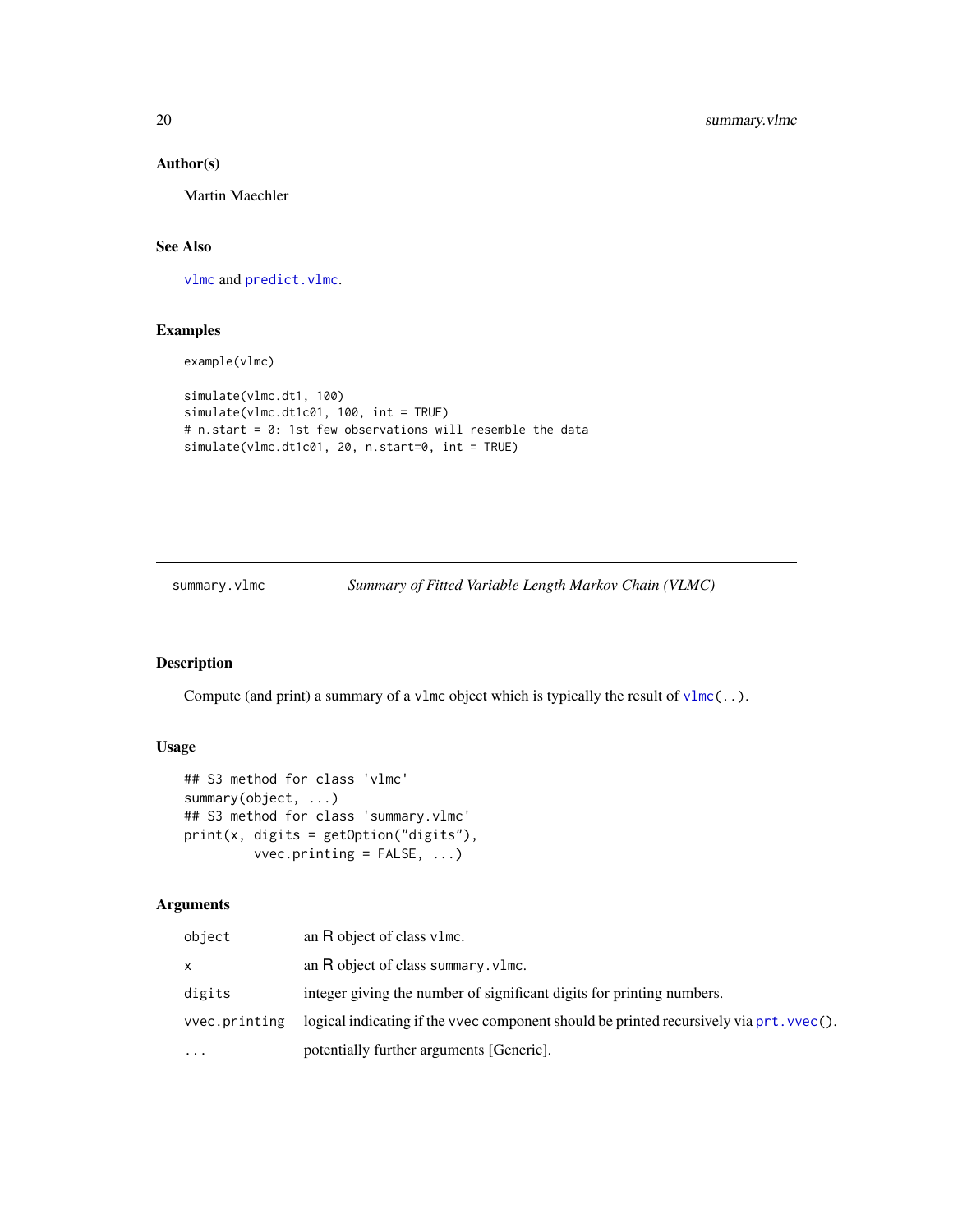<span id="page-20-0"></span> $v$ lmc  $21$ 

#### Value

summary.vlmc() returns an object of class "summary.vlmc" for which there's a print method. It is basically a list containing all of object, plus additionally

confusion.table the symmetric contingency table of data vs fitted. depth.stats statistics of Markov chain depth along the data; currently just summary(predict(object, type="depth" R2 the  $R^2$  statistic, i.e. the percentage (in [0,1]) of correctly predicted data.

#### See Also

[vlmc](#page-20-1), [draw.vlmc](#page-6-1).

#### Examples

```
data(bnrf1)
vb <- vlmc(bnrf1EB)
svb \leq summary(vb)
svb
```
<span id="page-20-1"></span>

vlmc *Fit a Variable Length Markov Chain (VLMC)*

#### Description

Fit a Variable Length Markov Chain (VLMC) to a discrete time series, in basically two steps: First a large Markov Chain is generated containing (all if threshold.gen = 1) the context states of the time series. In the second step, many states of the MC are collapsed by *pruning* the corresponding context tree.

Currently, the "alphabet" may contain can at most 26 different "character"s.

#### Usage

```
vlmc(dts,
     cutoff.prune = qchisq(alpha.c, df=max(.1,alpha.len-1),lower.tail=FALSE)/2,
     alpha.c = 0.05,threshold.gen = 2,
     code1char = TRUE, y = TRUE, debug = FALSE, quiet = FALSE,
     dump = 0, ctl.dump = c(width.ct = 1+log10(n), nmax.set = -1) )
is.vlmc(x)
## S3 method for class 'vlmc'
print(x, digits = max(3, getOption("digits") - 3), ...)
```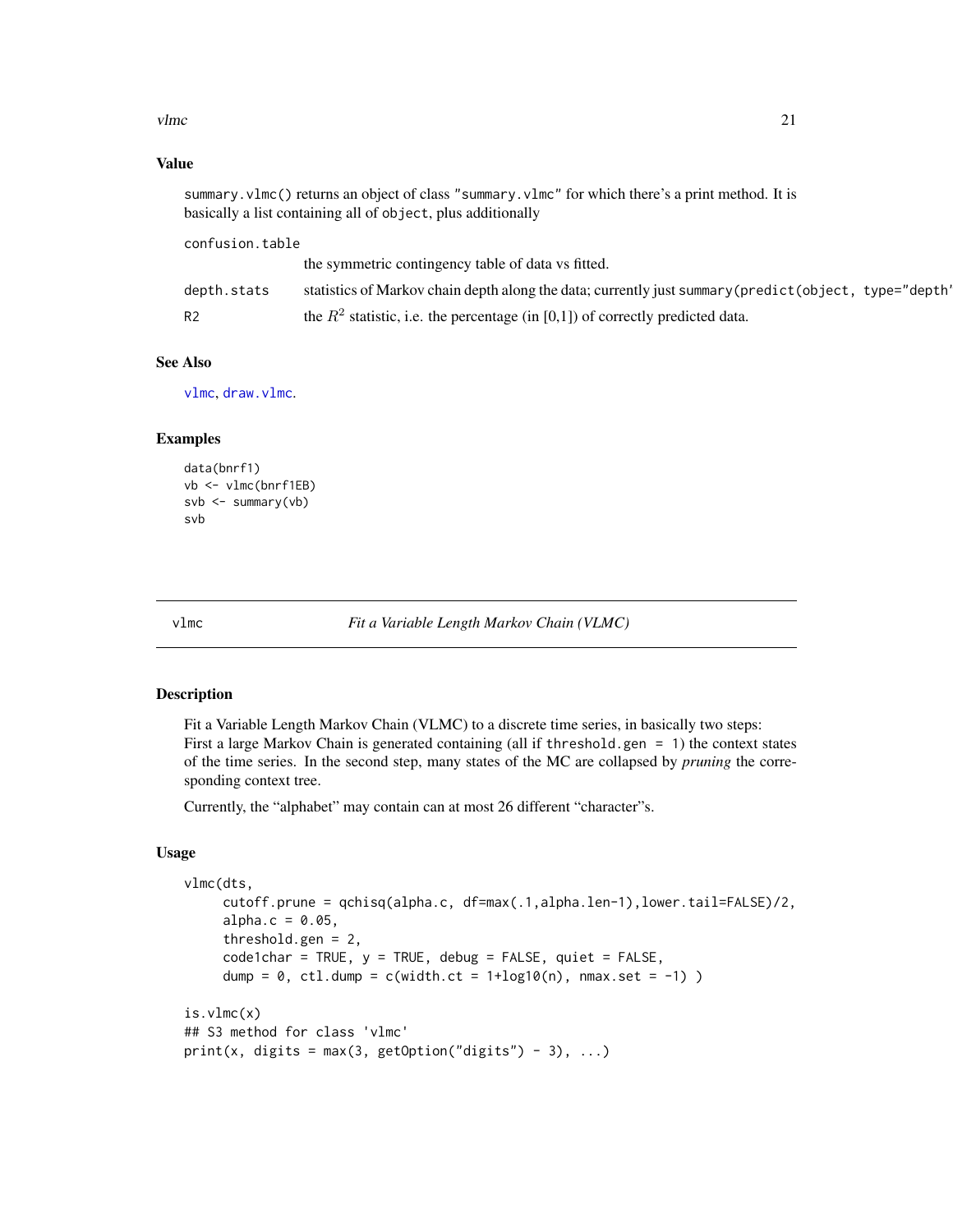# <span id="page-21-0"></span>Arguments

| dts           | a discrete "time series"; can be a numeric, character or factor.                                                                                                                                                                                                                                                        |
|---------------|-------------------------------------------------------------------------------------------------------------------------------------------------------------------------------------------------------------------------------------------------------------------------------------------------------------------------|
| cutoff.prune  | non-negative number; the cutoff used for pruning; defaults to half the $\alpha$ -quantile<br>of a chisq distribution, where $\alpha =$ alpha.c, the following argument:                                                                                                                                                 |
| alpha.c       | number in (0,1) used to specify cutoff. prune in the more intuitive $\chi^2$ quantile<br>scale; defaulting to 5%.                                                                                                                                                                                                       |
| threshold.gen | integer $\ge$ 1 (usually left at 2). When <i>generating</i> the initial large tree, only<br>generate nodes with count >= threshold.gen.                                                                                                                                                                                 |
| code1char     | logical; if true (default), the data dts will be FIXME                                                                                                                                                                                                                                                                  |
| y             | logical; if true (default), the data dts will be returned. This allows to ensure that<br>residuals (residuals.vlmc) and "k-step ahead" predictions can be computed<br>from the result.                                                                                                                                  |
| debug         | logical; should debugging info be printed to stderr.                                                                                                                                                                                                                                                                    |
| quiet         | logical; if true, don't print some warnings.                                                                                                                                                                                                                                                                            |
| dump          | integer in $0:2$ . If positive, the pruned tree is dumped to stderr; if 2, the initial<br>unpruned tree is dumped as well.                                                                                                                                                                                              |
| ctl.dump      | integer of length 2, say $ctl[1:2]$ controlling the above dump when dump $> 0$ .<br>ctl[1] is the width (number of characters) for the "counts", ctl[2] the max-<br>imal number of set elements that are printed per node; when the latter is not<br>positive (by default), currently max $(6, 15 - log10(n))$ is used. |
| X             | a fitted "v1mc" object.                                                                                                                                                                                                                                                                                                 |
| digits        | integer giving the number of significant digits for printing numbers.                                                                                                                                                                                                                                                   |
| .             | potentially further arguments [Generic].                                                                                                                                                                                                                                                                                |
|               |                                                                                                                                                                                                                                                                                                                         |

# Value

A "vlmc" object, basically a list with components

| nobs                        | length of data series when fit. (was named "n" in earlier versions.)                                                   |
|-----------------------------|------------------------------------------------------------------------------------------------------------------------|
| threshold.gen, cutoff.prune |                                                                                                                        |
|                             | the arguments (or their defaults).                                                                                     |
| alpha.len                   | the alphabet size.                                                                                                     |
| alpha                       | the alphabet used, as one string.                                                                                      |
| size                        | a named integer vector of length $(>=)$ 4, giving characteristic sizes of the fitted<br>VLMC. Its named components are |
|                             | "ord.MC" the (maximal) order of the Markov chain,                                                                      |
|                             | <b>"context"</b> the "context tree size", i.e., the number of leaves plus number of<br>"hidden nodes",                 |
|                             | " <b>nr.leaves</b> " is the number of leaves, and                                                                      |
|                             | " <b>total</b> " the number of integers needed to encode the VLMC tree, i.e., length (vlmc.vec)<br>(see below).        |
| v1mc.vec                    | integer vector, containing (an encoding of) the fitted VLMC tree.                                                      |
| У                           | if $y = \text{TRUE}$ , the data dts, as character, using the letters from alpha.                                       |
| call                        | the call $vlmc$ ) used.                                                                                                |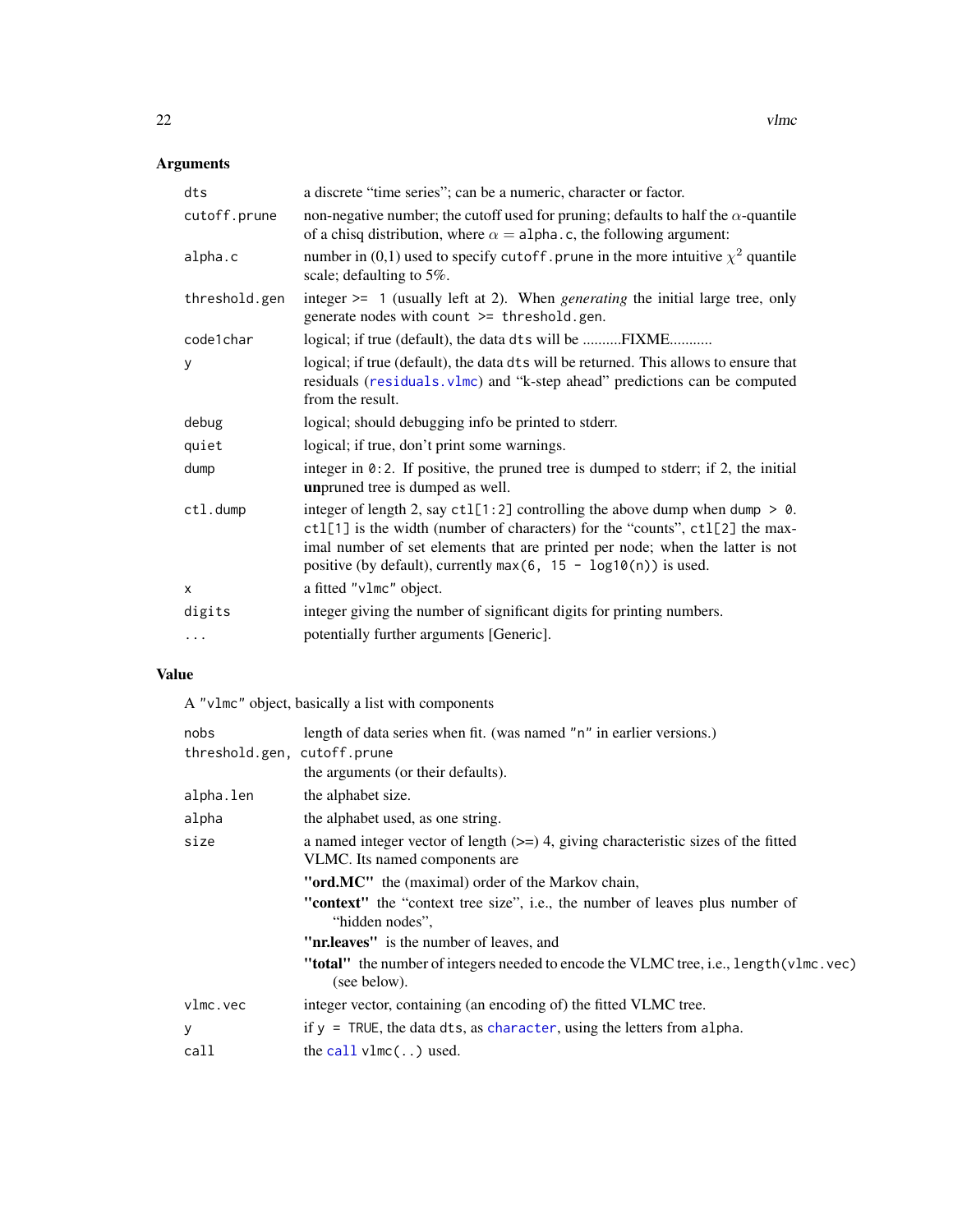<span id="page-22-0"></span> $v$ lmc  $23$ 

# Note

Set cutoff =  $\theta$ , thresh = 1 for getting a "perfect fit", i.e. a VLMC which perfectly re-predicts the data (apart from the first observation). Note that even with cutoff  $= 0$  some pruning may happen, for all (terminal) nodes with  $\delta$ =0.

#### Author(s)

Martin Maechler

#### References

Buhlmann P. and Wyner A. (1998) Variable Length Markov Chains. *Annals of Statistics* 27, 480– 513.

Mächler M. and Bühlmann P. (2004) Variable Length Markov Chains: Methodology, Computing, and Software. *J. Computational and Graphical Statistics* 2, 435–455.

Mächler M. (2004) VLMC — Implementation and R interface; working paper.

# See Also

[draw.vlmc](#page-6-1), [entropy](#page-9-1), [simulate.vlmc](#page-18-1) for "VLMC bootstrapping".

```
f1 <- c(1, 0, 0, 0)f2 <- rep(1:0,2)(dt1 <- c(f1,f1,f2,f1,f2,f2,f1))
(vlmc.dt1 \le -vlmc(dt1))vlmc(dt1, dump = 1,ctl.dump = c(wid = 3, nmax = 20), debug = TRUE)
(vlmc.dt1c01 \leftarrow vlmc(dts = dt1, cutoff.prune = .1, dump=1))data(presidents)
dpres \le cut(presidents, c(0,45,70, 100)) # three values + NA
table(dpres <- factor(dpres, exclude = NULL)) # NA as 4th level
levels(dpres)#-> make the alphabet -> warning
vlmc.pres <- vlmc(dpres, debug = TRUE)
vlmc.pres
## alphabet & and its length:
vlmc.pres$alpha
stopifnot(
 length(print(strsplit(vlmc.pres$alpha,NULL)[[1]])) == vlmc.pres$ alpha.len
)
## You now can use larger alphabets (up to 95) letters:
set.seed(7); it <- sample(40, 20000, replace=TRUE)
v40 \le v1mc(it)v40
```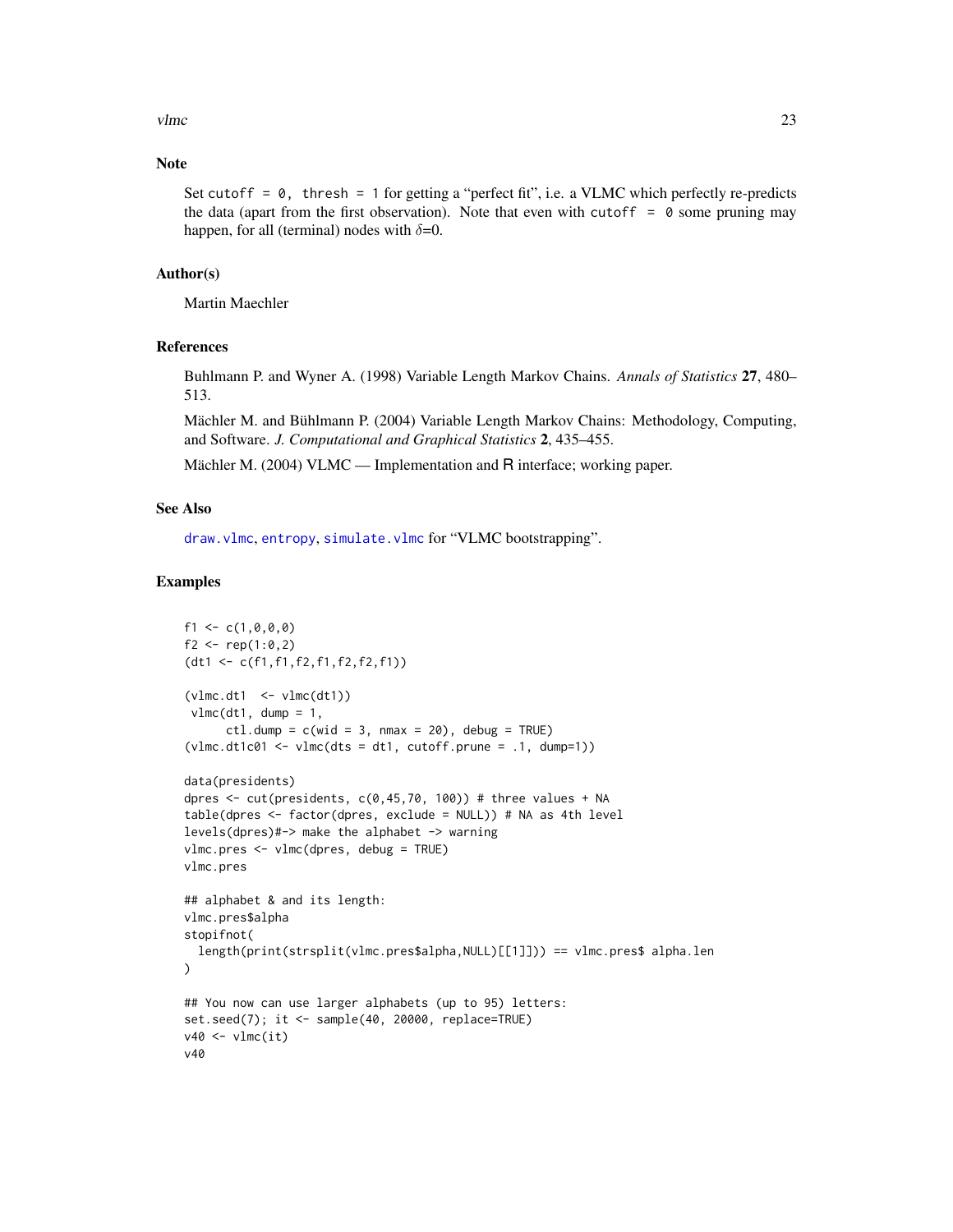24 vlmctree

```
## even larger alphabets now give an error:
il <- sample(100, 10000, replace=TRUE)
ee <- tryCatch(vlmc(il), error= function(e)e)
stopifnot(is(ee, "error"))
```
vlmc.version *Version of VLMC Package*

# **Description**

Character string, giving the version number (and date) of the VLMC package.

#### Examples

```
vlmc.version
## Not run:
[1] "VLMC 1.3-14; after $Date: 2014/06/03 08:05:21 $ UTC"
```
## End(Not run)

vlmctree *Compute the tree structure of a "vlmc" object*

# Description

Compute the tree representation of a ["vlmc"](#page-20-1) object as R [list](#page-0-0).

#### Usage

```
vlmctree(x)
```

```
## S3 method for class 'vtree'
str(object, ...)
.vvec2tree(vv, k, chk.lev)
```
# Arguments

| x,object  | typically the result of $v1mc$                                        |
|-----------|-----------------------------------------------------------------------|
| VV        | integer vector encoding the fitted vlmc, typically $x\$ vlmc.vec[-1]. |
| k         | integer, the alphabet size.                                           |
| chk.lev   | integer internally used for consistency checking.                     |
| $\ddotsc$ | further arguments passed to or from methods.                          |

<span id="page-23-0"></span>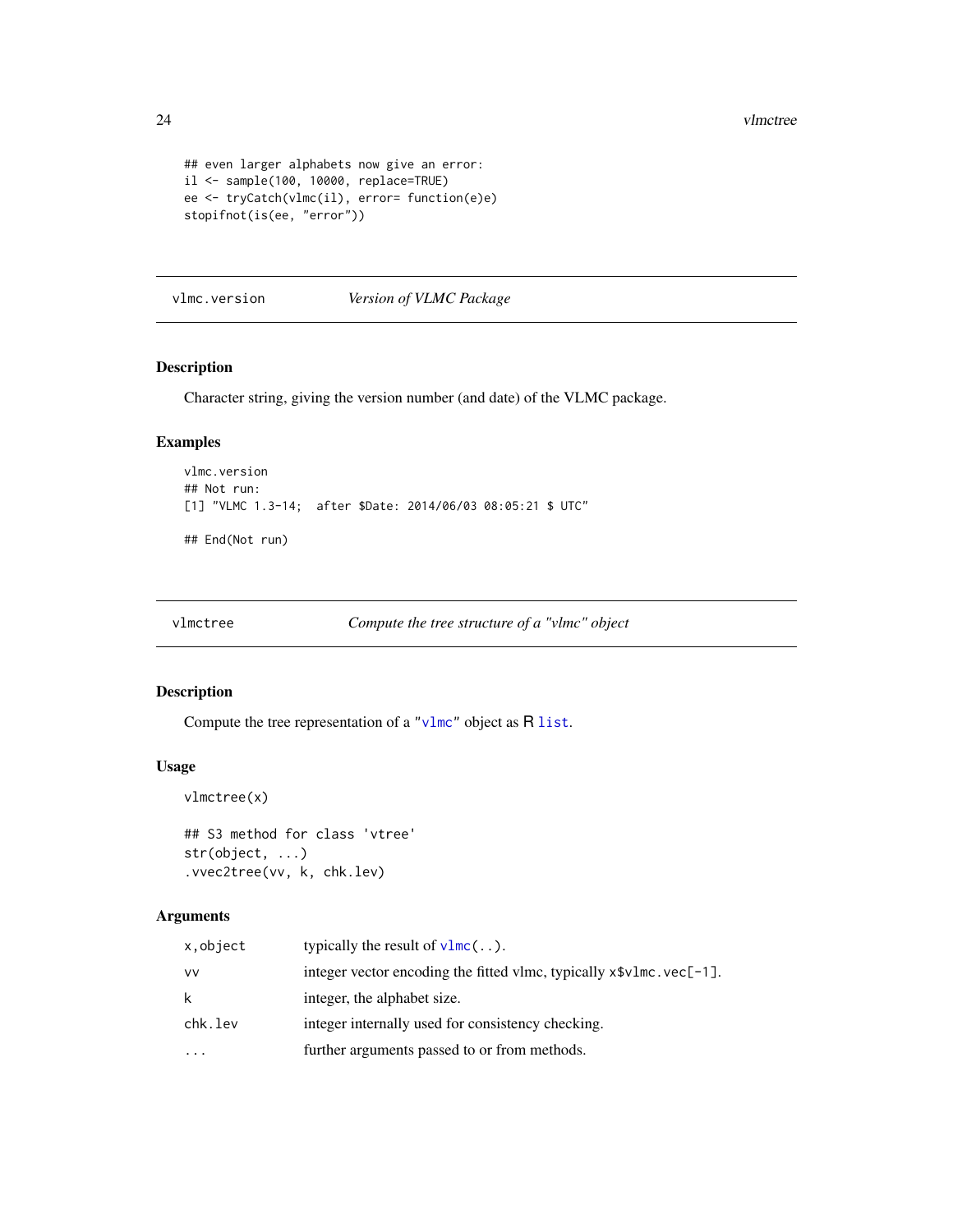#### <span id="page-24-0"></span>vlmctree 25

# Details

.vvec2tree is the internal (recursive) function building up the tree.

[str](#page-0-0). vtree is a method for the generic str function and typically for the output of vlmctree(). For each node, it gives the "parenting level" in braces and the counts.

# Value

A [list](#page-0-0) of [class](#page-0-0) "vtree" representing the tree structure recursively.

Each "node" of the tree is itself a list with components

| length-2 integer giving the level in $\{0,1,\}$ , counted from the root (which is $\emptyset$ )<br>and the parenting level, i.e the longest branch. |
|-----------------------------------------------------------------------------------------------------------------------------------------------------|
| integer vector of length k where k is the number of "letters" in the alphabet.                                                                      |
| equals to sum( $*$ \$ count).                                                                                                                       |
| a list (of length $k$ ) of child nodes or NULL (i.e. not there).                                                                                    |
|                                                                                                                                                     |

# Author(s)

Martin Maechler

#### See Also

[vlmc](#page-20-1).

```
data(presidents)
dpres \leq cut(presidents, c(0,45,70, 100)) # three values + NA
table(dpres <- factor(dpres, exclude = NULL)) # NA as 4th level
```

```
(vlmc.prc1 <- vlmc(dpres, cut = 1, debug = TRUE))
str(vv.prc1 <- vlmctree(vlmc.prc1))
```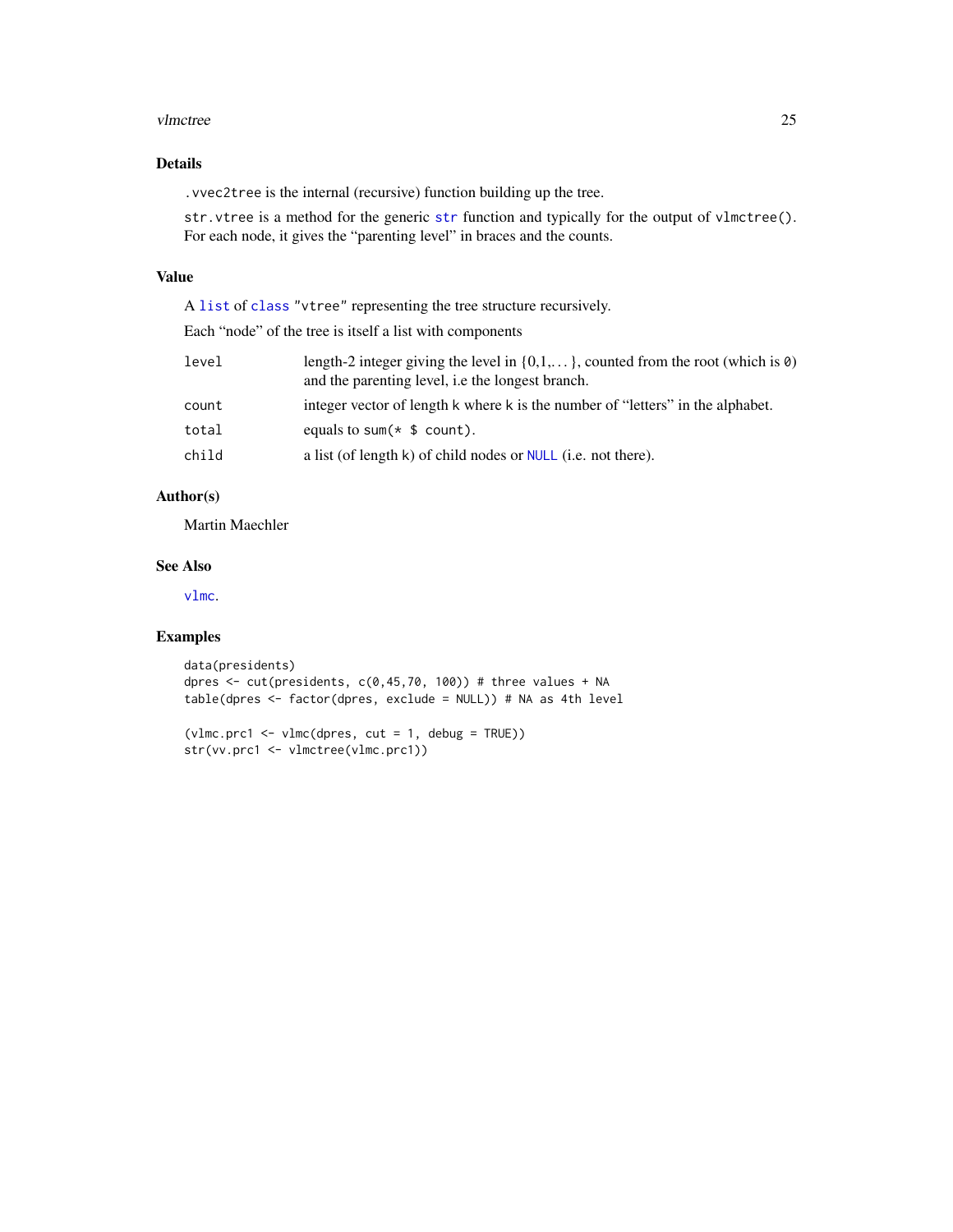# <span id="page-25-0"></span>Index

∗Topic character alpha2int , [2](#page-1-0) alphabet , [3](#page-2-0) int2char , [9](#page-8-0) ∗Topic datasets bnrf1 , [4](#page-3-0) OZrain , [11](#page-10-0) ∗Topic data vlmc.version, [24](#page-23-0) ∗Topic graphs as.dendrogram.vlmc, [3](#page-2-0) ∗Topic hplot RCplot , [16](#page-15-0) ∗Topic iplot as.dendrogram.vlmc, [3](#page-2-0) ∗Topic models deviance.vlmc, [6](#page-5-0) draw.vlmc , [7](#page-6-0) logLik , [10](#page-9-0) predict.vlmc , [12](#page-11-0) residuals.vlmc , [17](#page-16-0) simulate.vlmc, [19](#page-18-0) summary.vlmc, [20](#page-19-0) vlmc , [21](#page-20-0) vlmctree , [24](#page-23-0) ∗Topic ts deviance.vlmc, [6](#page-5-0) draw.vlmc , [7](#page-6-0) logLik , [10](#page-9-0) predict.vlmc , [12](#page-11-0) residuals.vlmc , [17](#page-16-0) simulate.vlmc, [19](#page-18-0) summary.vlmc, [20](#page-19-0) vlmc , [21](#page-20-0) vlmctree , [24](#page-23-0) ∗Topic utilities alpha2int , [2](#page-1-0) alphabet , [3](#page-2-0) id2ctxt , [8](#page-7-0)

int2char , [9](#page-8-0) prt.vvec, [15](#page-14-0) RCplot , [16](#page-15-0) .Random.seed , *[19](#page-18-0)* .vvec2tree *(*vlmctree *)* , [24](#page-23-0) AIC , *[10](#page-9-0)* alpha2int , [2](#page-1-0) , *[3](#page-2-0)* alphabet , *[2](#page-1-0)* , [3](#page-2-0) as.dendrogram , *[4](#page-3-0)* as.dendrogram.vlmc, [3](#page-2-0) BIC , *[10](#page-9-0)* bnrf1 , [4](#page-3-0) bnrf1EB *(*bnrf1 *)* , [4](#page-3-0) bnrf1HV *(*bnrf1 *)* , [4](#page-3-0) call , *[22](#page-21-0)* char2int , *[2](#page-1-0)* char2int *(*int2char *)* , [9](#page-8-0) character , *[2](#page-1-0) , [3](#page-2-0)* , *[19](#page-18-0)* , *[22](#page-21-0)* class , *[25](#page-24-0)* dendrogram , *[4](#page-3-0)* deviance.vlmc , [6](#page-5-0) , *[10](#page-9-0)* , *[18](#page-17-0)* dimnames , *[13](#page-12-0)* draw *(*draw.vlmc *)* , [7](#page-6-0) draw.vlmc , [7](#page-6-0) , *[10](#page-9-0)* , *[21](#page-20-0)* , *[23](#page-22-0)* entropy , *[6](#page-5-0)* , *[23](#page-22-0)* entropy *(*logLik *)* , [10](#page-9-0) entropy2 *(*logLik *)* , [10](#page-9-0) factor , *[5](#page-4-0)* fitted.vlmc *(*predict.vlmc *)* , [12](#page-11-0) fractions , *[14](#page-13-0)* id2ctxt , [8](#page-7-0) , *[16](#page-15-0)* int2alpha , *[9](#page-8-0)* int2alpha *(*alpha2int *)* , [2](#page-1-0)

int2char , *[2](#page-1-0)* , [9](#page-8-0)